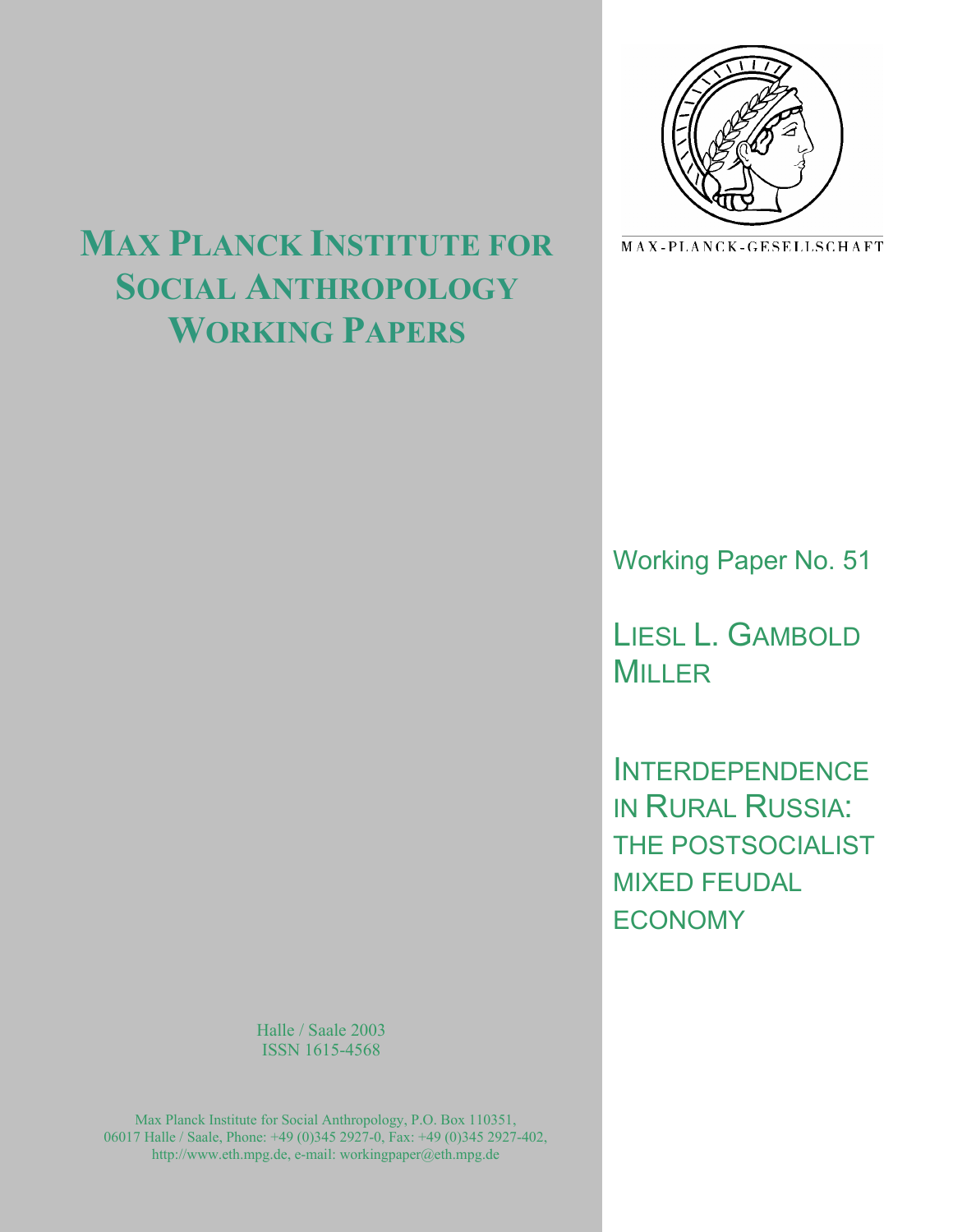# **Interdependence in Rural Russia: the postsocialist mixed feudal economy<sup>1</sup>**

*Liesl L. Gambold Miller<sup>2</sup>*

#### **Abstract**

1

The concept of 'feudalism' has been, for better or for worse, bound to an economic and social system that many argue has not existed since most western European serfs made the transition to free peasant status in the 1300s. Russia, however, poses a challenge to this structure. It is not until the late 15th and into the 16th century that serfdom finally emerged in Russia. This distinctly Russian style of feudalism laid the foundation for the agricultural systems found in Russia even today. This paper examines village life in post-Soviet Russia and elaborates on what appear to be clear connections to feudal systems. The decollectivisation of farming has resulted not in a growing market-driven independent farming trend, but instead a reworking of the collective organisation resulting in a distinct symbiotic, but unequal, agricultural situation. Relationships among the villagers, between the villagers and the farm director, and between the director and local authorities all contain strands that are best understood as feudal in nature. The privatisation of property, intended to destroy any vestiges of feudalism in rural Russia, has not encouraged an increase in economic productivity in the rural areas. The question remains, what will it take to free the serfs in 21st century Russia?

<sup>&</sup>lt;sup>1</sup> Sincere appreciation to Anja Peleikis, John Eidson and Chris Hann who gave very useful comments on an earlier draft of this paper, which was drafted while I held a postdoc at the MPI in Halle in 2002. Thanks also to Nancy E. Levine whose suggestions were critical.

<sup>&</sup>lt;sup>2</sup> Liesl L. Gambold Miller, Ph.D., Dalhousie University, Department of Sociology and Social Anthropology, McCain Social Sciences Building, 6135 University Ave., Halifax, Nova Scotia, B3H 4P9, Canada, Phone: +1 (902) 494- 6593, e-mail: lieslgambold@hotmail.com.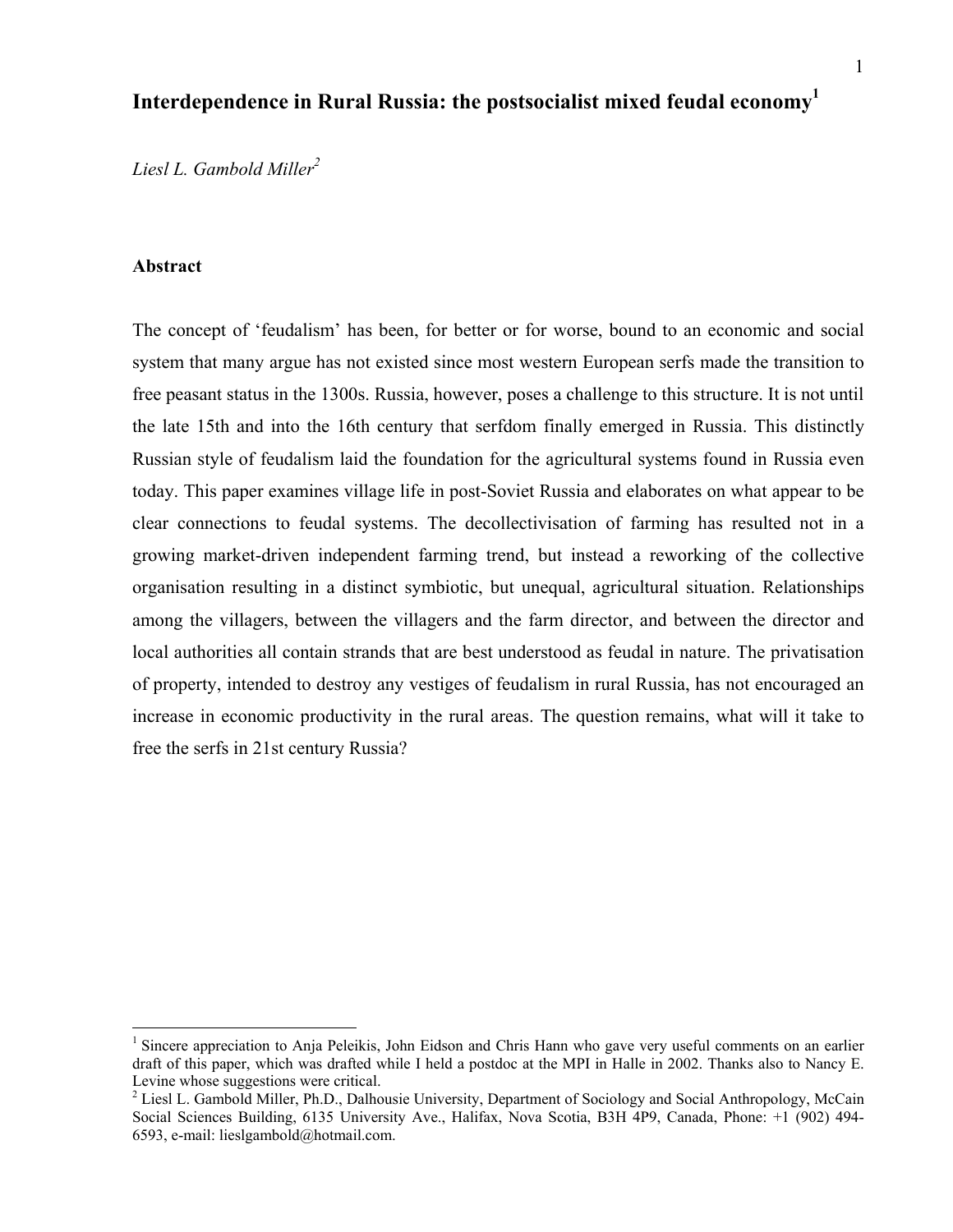#### **Introduction**

In July of 2002 I found myself sitting on a woodpile outside of my friend Valya's house. I had just finished one interview and I was heading to my next when I found myself perplexed. I was surprised by the similar story I was hearing again and again; that of a household increasing production on their personal plot while maintaining some level of involvement (employment) on the parent farm. There were individual details of selling surplus milk, meat or vegetables to other villagers or in the local market, but most labor resulted in products reserved exclusively for household consumption. "I am not studying farmers engaged in a developing, capitalist, freemarket economy," I told myself, "I am studying Russian peasants who are tied to the *kolkhoz* farm director for support and protection." Villagers' choices to weave together an expanded household production with existing ties to the collective struck me as a purely rational decision. What I found puzzling was the unbalanced yet symbiotic nature of the relationship. 'Unbalanced' because the collective and the director still have the upper-hand in village affairs. Wholly 'symbiotic' in nature, however, since apparently both the household and the parent farm would suffer should the system unravel.

 The fabric of the post-socialist village has more than a few strands of feudalism woven into it. I am not, however, convinced that what exists in the Volga region of Russia today is a feudal system writ large. Drawing on Verdery's use of feudalism as "both metaphor and social system" (1996: 208), one can view the contradictions on Russia's decollectivised farms as a cleaving of imagined results from lived realities. Rural Russia has, what Kula calls, a "feudal residue" weighing heavily on the economic and social life of the countryside (1976: 14). The comparison is there for the making. As mentioned, today most of the rural inhabitants in the village Moshkino are subsistence peasants tied to the former *kolkhoz*, or parent farm, and its director, Ekaterina. They provide her with labor to work the farm, Moshkinskoe, and she provides them with payments in kind, access to social welfare, and occasional cash payments. All of the actors are caught in the stream of decollectivisation, which, I contend, does not flow directly to the sea of capitalism. There are many tributaries, many sub-currents, and it is useful to examine these variations.

 Economic theories of capitalism are inadequate for analysing contemporary Russia. Here I step away from formal economists who still insist on seeing Russia as ripe for a capitalist reading, and inevitably a failing mark. The formalist approach leaves too much unattended to and the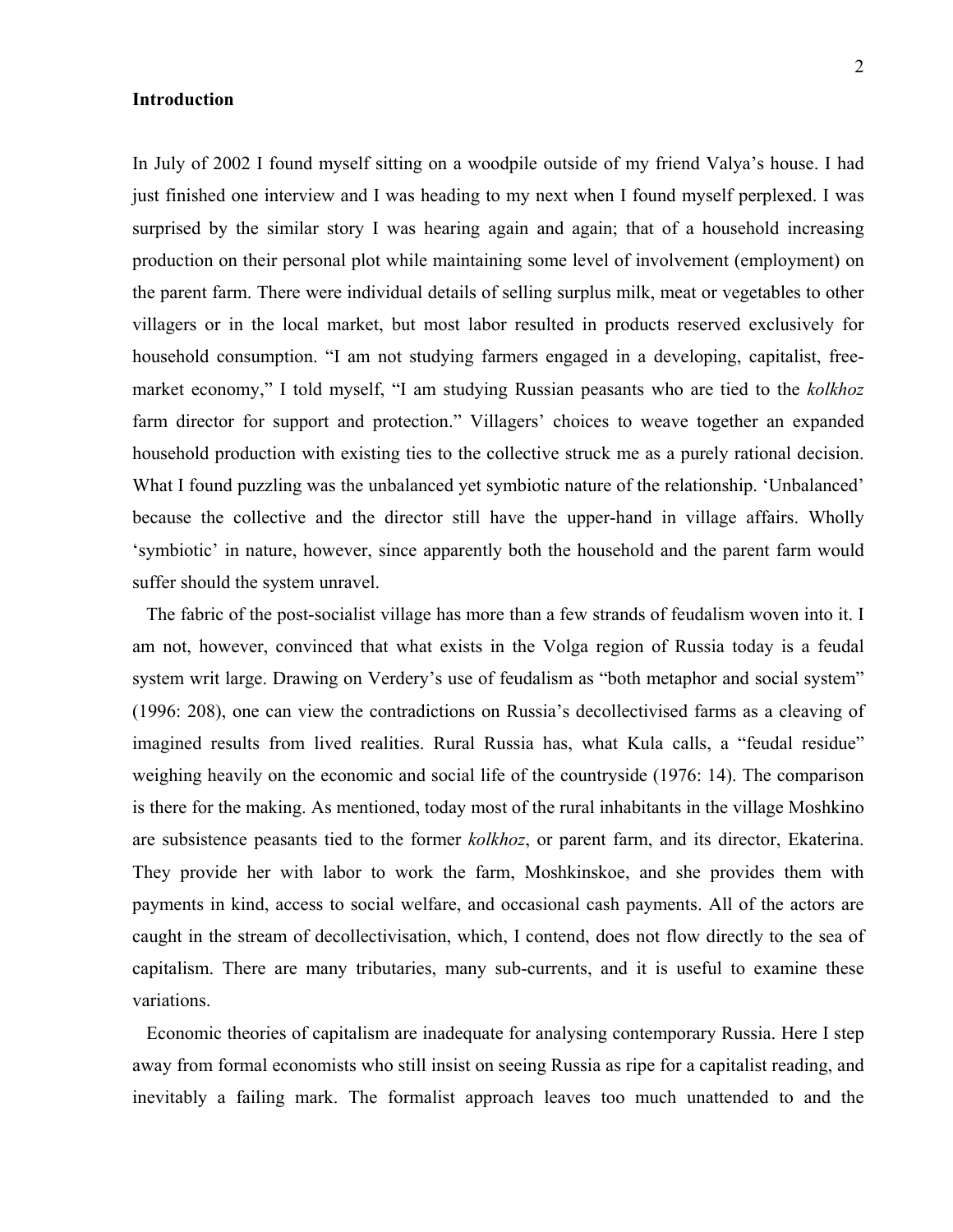peculiarities of a hybrid system such as Russia's, one that is neither collective nor fully integrated into the market, fall outside of the realm of capitalist structures (Kula 1976: 14).

 The situation in the Russian village where I work is not unique, nor should I suggest that it represents all of reorganised Russian farming. It is, rather, representative of a particular outcome based on the over-all (political, social, economic, cultural and psychological) biography of the region. However, the region under study is not unlike many other European Russian areas and any casual reading of the scholarly material available will show abundant similarities between 'my' village and others. Russia, as we all know, is enormous, so any attempt to describe what is happening in 'Russia' must necessarily be tied down, seen as a product of particulars as much as, or possibly even more so, a shared political past.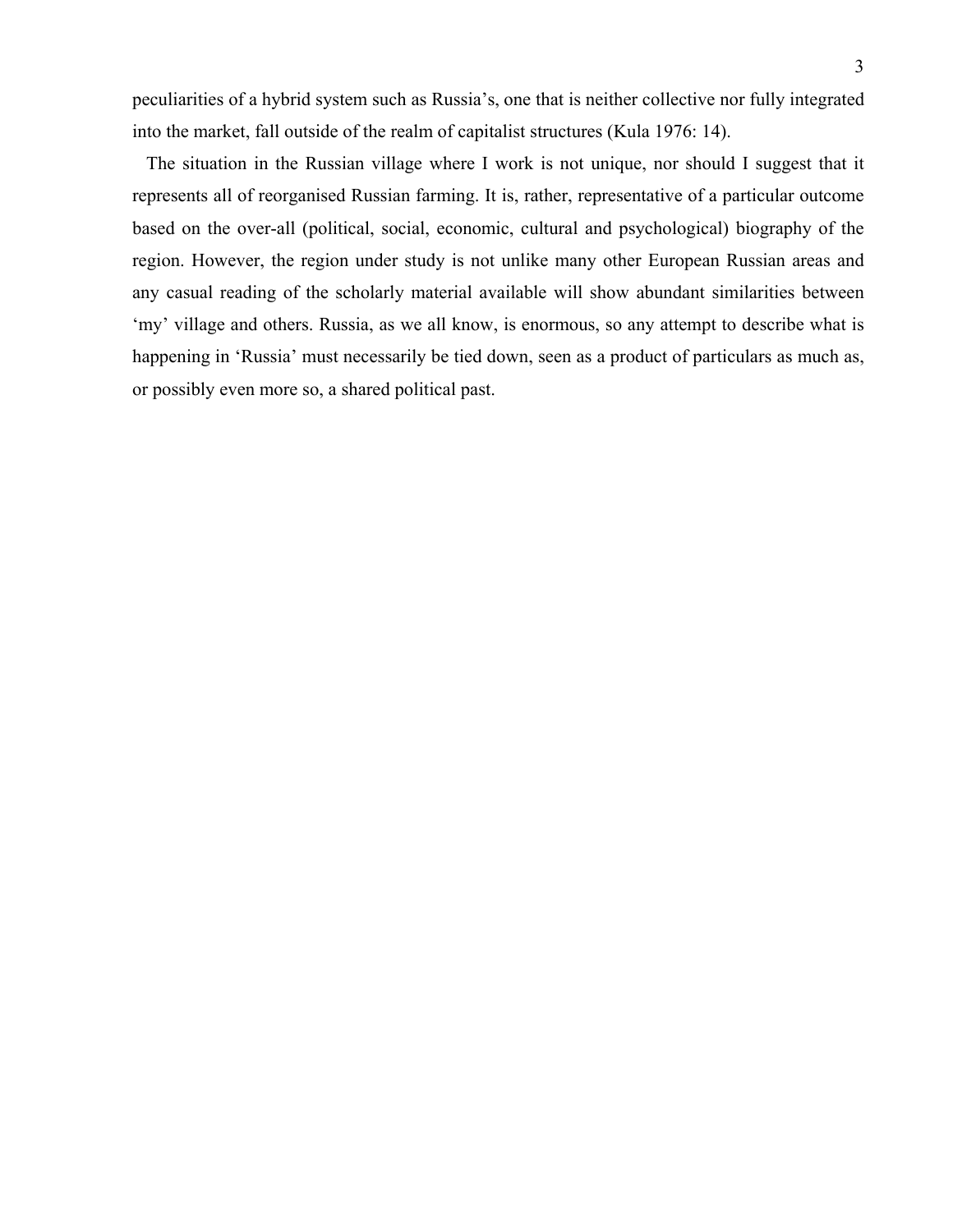**Map: The fieldsite** 

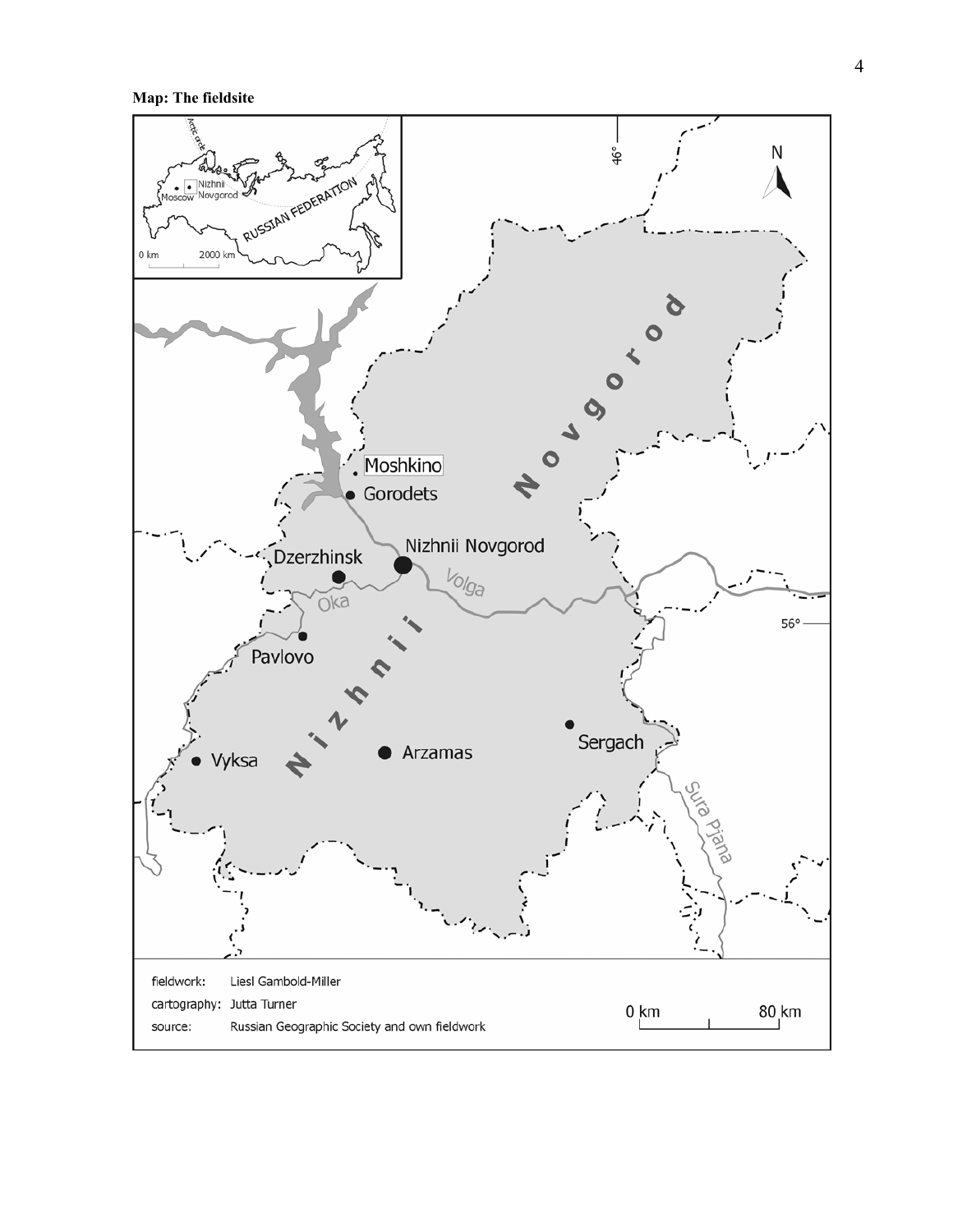#### **Background**

My research was carried out in the Nizhegorodskaia *oblast*. This *oblast* is large by Central Russian standards and longer from north to south (430 km) than from east to west (360 km). Located 400 kilometres south east of Moscow, this *oblast* of nearly four million people was the pre-Soviet 'pocketbook of Russia'. Though not an agricultural breadbasket, the *oblast*, part of the Volga-Vyataka economic region, sustained moderate success in its farming and food production. Prior to the 1917 revolution, the capital city of Nizhnii Novgorod was Russia's premier commercial site, a trading center at the confluence of two great rivers, the Volga and the Oka. Nizhnii Novgorod remained the industrial center of the USSR as it was turned into a primary site for military defense production. Because of its military importance, the city was closed to foreigners in 1930 and reopened only in 1991.

 In general, agriculture is more productive in the southern part of the *oblast* than in the north, both for climatic and agronomic reasons. In the southernmost part of the region the general soil quality is good as it tails into the extremely productive *chernozem*, or black earth, soil of southern Russia. In principle, large-scale grain production can be profitable here. In the north of the *oblast*, the summer season is estimated to be two weeks shorter than in the south, and much of the area is forested and might be more suitable for cattle farming or smallholdings. Moshkino is located in the central western part of the *oblast*.

 By the end of 1992, the city of Nizhnii Novgorod had become a leader in economic reforms in Russia. The first privatisation had taken place here in April 1992 with the 'International Finance Corporation' assisted privatisation of shops. Then-governor Boris Nemtsov requested a 'pilot farm reorganisation program' for the *oblast* in 1993, so the *oblast* was also the birthplace of decollectivisation. Here I use the term 'reorganisation' to refer to the privatisation of farms using the federally approved model for restructuring former state and collective farms. This process was tested on five farms in the Nizhegorodskaia *oblast* in 1993. By contrast, 'reform' refers to the economic shift from the centralised state-controlled system of the communist Soviet Union to a supply and demand based market economy system.

#### **The Farm Enterprise**

The large *kolkhoz* '60 Years October' employed residents in Moshkino and neighboring villages prior to reorganisation. During the reorganisation auction, most of the 3,109 hectares of the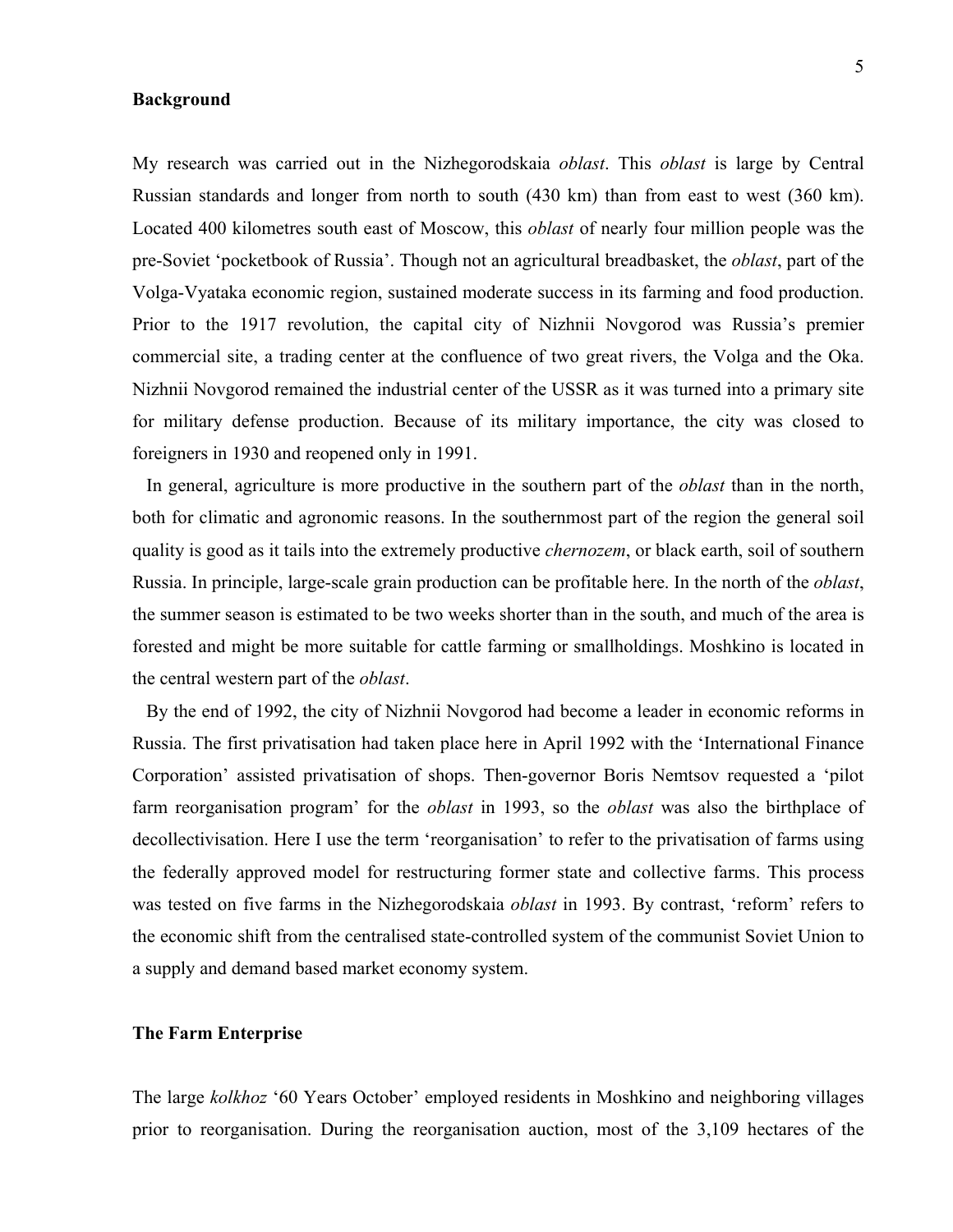collective were distributed to three newly reorganised farms: Mir, Kolos, and Moshkinskoe. The 'Joint Stock Company farm' Moshkinskoe is located in and around the village of Moshkino. In March 1994, the farm was reorganised under the direction of Ekaterina Nikolaevna Makaricheva, former accountant, economist and eventual sub-chairman of the '60 Years October' *kolkhoz*. Ekaterina worked on the *kolkhoz* for 16 years before assuming the role of director for the new enterprise. Moshkinskoe received 1,477 hectares of land, the largest of the three reorganised farms. Of this they currently plant only about 900 hectares. They also received 400 cows, 200 pigs and six horses, but less property in terms of machinery and permanent buildings than the other farms. There are 14 villages that contribute to the total organisation of the Moshkinskoe farm. That is, residents in these villages have 'trusted' their collective land shares to the Moshkinskoe farm. Moshkino is only one of these villages, the largest – consisting of 54 houses – and most centrally located. Most of the other villages are very small, containing only 15 to 25 homes. $3$ 

 The farm has four year-round barns and one summer barn. A central building for the clubhouse contains offices for farm management, personnel, and the doctor. In addition there is a small, privately operated store, two garage buildings, and a lumber processing plant, which they rent to an independent enterprise. They also have the former Moshkino school building, which remains vacant, and a canteen, which operates in the summer months.

 My first and longest period of research in the village was from 1997-1998. When I left in April of 1998 there were 92 salaried workers at Moshkinskoe. In July 2002 when five additional weeks of research were carried out, there were 36 full-time workers and the total village population was 165, down from roughly 200 in 1998. During the summer harvest of 2002, in order to augment their labor force, they had begun to hire teenagers and unemployed people through a local program. The number of supplementary workers fluctuated from day to day but averaged between 15 and 30. The chief agronomist told me that they have enough workers for the offseason work but are forced to hire many during the planting and harvesting months. She explained that while this arrangement helps the seasonal workers and the farm, it is costly since they have to pay temporary workers at the end of their work day, leaving no room for payment delays or payments in kind. This creates a cash depletion that tends to affect the full-time workers' wage payments during these busiest months.

<sup>&</sup>lt;sup>3</sup> It should be noted that residents in these villages are free to work on any of the other reorganised farms in the region, it is simply their proximity to Moshkino that renders them as part of this symbolic *kolkhozni raion* (collective district).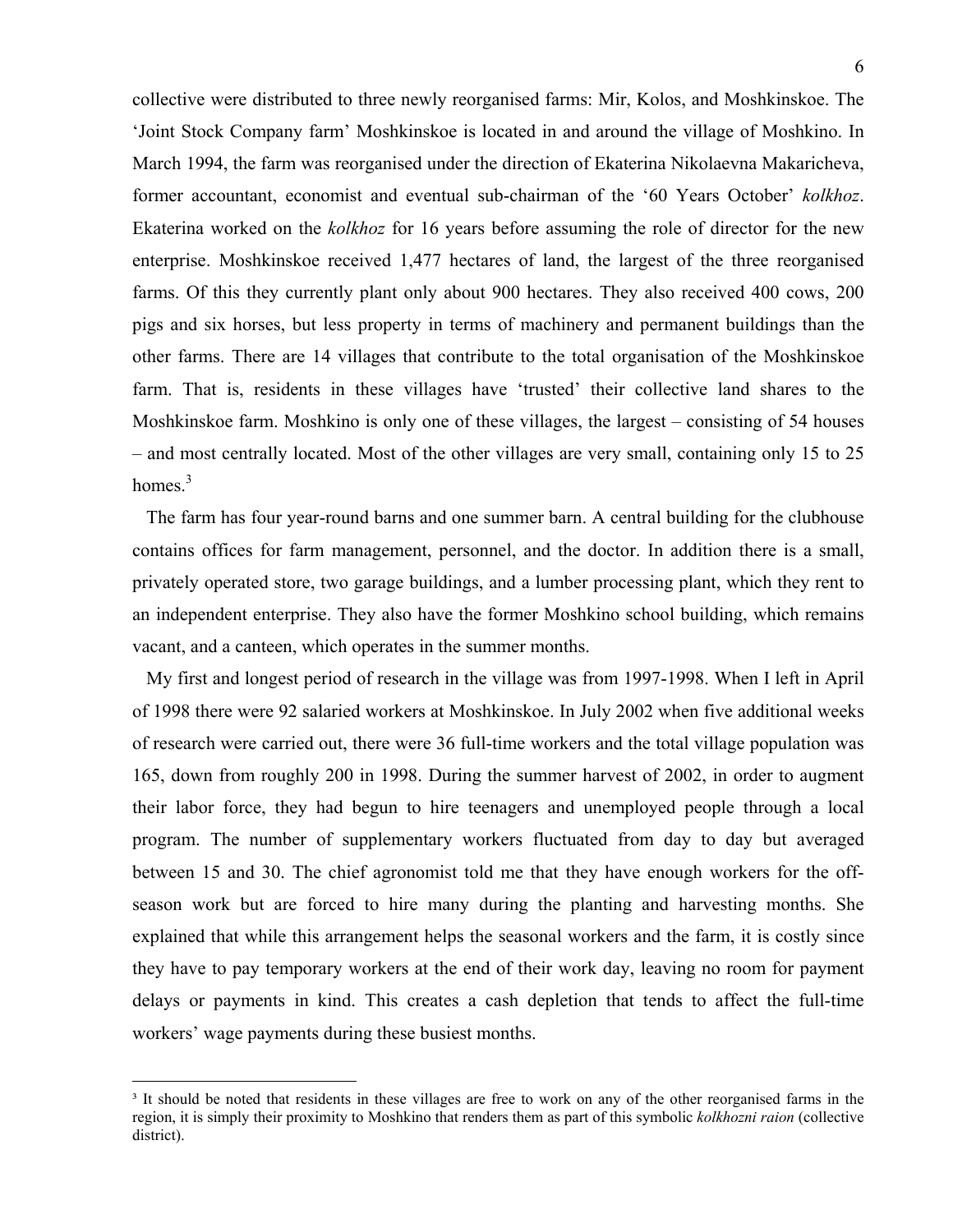#### **Feudalism**

In 1897, F. W. Maitland wrote that "feudalism is an unfortunate word" and warned against trying to make "this single idea represent a very large piece of the world's history" (1897: 66-67). But Bloch encourages us that "words, like well-worn coins, in the course of constant circulation lose their clear outline" and that contemporary uses of the word 'feudal' reliably cover "a whole complex of ideas" that may fall outside of the realm of medieval feudalism (1961: xvii). Verdery also illustrates the 'feudal'-concept as one marked more by variation than stasis (1996: 227). Applying the idea of feudalism to circumstances found beyond the general limits of what is considered 'feudal' may be risky. 'Feudalism', it has been argued, represents a fixed set of constituents occurring in various degrees in various places but at remarkably specific times in history. Time changes everything, not the least of which political and economic categories. Therefore, I think it is important and useful to use historical concepts, like feudalism, freeing them from unnecessary geographic or chronological limitations.

 K. B. McFarlane (1981), in his examination of the feudalism emerging in the early 14th century, popularised the concept of 'bastard feudalism'. In order to describe an institution that still contained the most important characteristics of feudalism, but noticeably weaker versions, as well as new economic structures, McFarlane found the need for a semantic shift. Systems are not coherent bundles that remain tightly bound and neatly mapped onto people and cultures. They are rough around the edges and porous. They are fragmented and polymorphic. They move forward and back, just as people do. Capitalism, socialism, feudalism, and communism are all multistranded systems. What social scientists can and should engage in is looking at which strands are most pronounced and most vital to the life of the over-all system before us. So, in the case of Moshkino and other areas in Russia, there are particulars directly related to what we know as a feudal system.<sup>4</sup> In addition, there are strands we find that differ. Feudalism, or any label, as an identification or a genre, is useful only as long as one uses it to clarify relationships and systems. Categories should help expand our criticisms, not weigh them down. It is valid to apply the category of 'feudalism' since the point is not so much to classify as to clarify 'strands' or aspects that "would not be noticed as long as there were no context established for them" (Frye 1957:  $247)$ .<sup>5</sup>

 $\frac{4}{\pi}$  See Goody's description of feudalism in Africa for a classic account of the applicabillity of the concept (1971).

 $<sup>5</sup>$  I am grateful to John Eidson for this suggestion and his comments.</sup>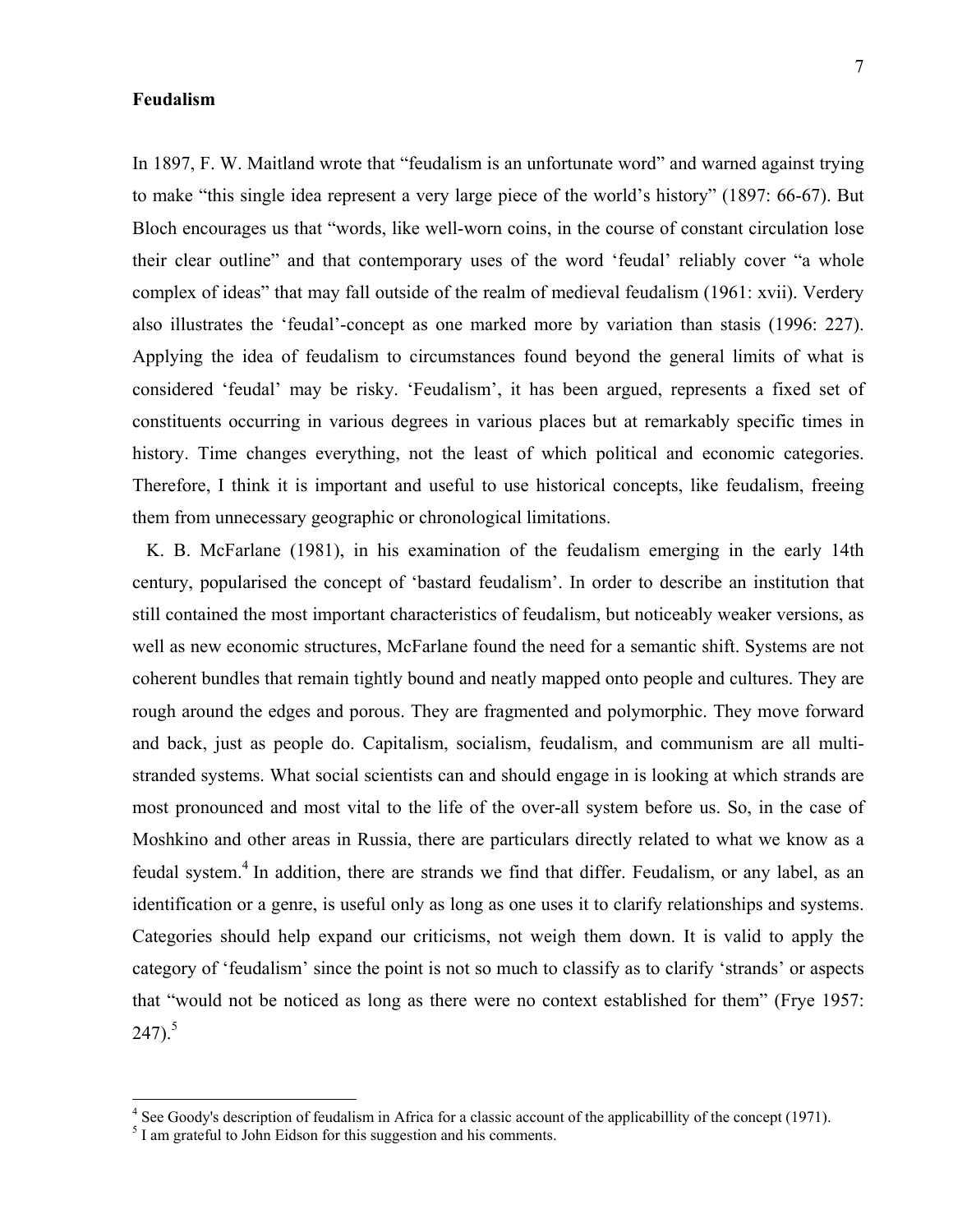#### **Feudalism in Russia**

The debate as to whether Russia was ever truly feudal is a long one. It has been largely a Slavophile-westerner debate. Russian intellectuals who wished to view the Russian experience as unique, claimed that Russia went straight from the "patriarchal or communal stage" of social development to political unity without an intermediate phase of feudalism. They were pitted against the westerners who argued that Russia and Europe had common developmental and historical paths and thus both had a feudal period (Blum 1961: 90). Today most Soviet scholars agree that Russia did go through a feudal period.

 Feudalism came much later to Russia and eastern Europe than it did to western Europe. By 600, serfdom had appeared in western Europe, peaking in the Middle Ages. In the 1300s, especially after the Black Death in mid-century, many serfs made the transition to free peasant status. The opposite situation occurred in Russia, Eastern Germany, and Poland. There serfdom did not exist even as late as the mid 1400s. Peasants in Russia were 'free', although they lived on state lands for which they paid taxes. There were indentured slaves at this time but even they could, with the permission of their master, buy, sell, and exchange property.

 During the Mongol era in the 14th century, land ownership in Russia assumed greater importance not because of economic growth or the strength of the markets, but precisely because of a stagnation in the market and the low cash returns that production apparently provided (Blum 1961: 73). A decrease in market activities resulted in an increase in individual subsistence production that relied on having property. During this era and into the 16th century there were no restrictions on the right to own land. Class was no barrier as men of all ranks held "real property" in full possession (ibid.). However, the ruler in each region considered all of the land in his region his property as part of his patrimony. Though the prince claimed ownership of all of the land in his region this meant little to the individual landowners who were responsible "neither for service nor allegiance" to the ruler (Blum 1961: 80). This relative freedom prevailed for the Russians until the 16th century, when the rulers of Moscow established their domination over the Russian land.

 In the late 15th and into the 16th century, serfdom finally emerged in Russia. The devastation caused by the wars which plagued eastern Europe contributed to the growing strength of the nobility, while the increasing demand for grain in western Europe gave the nobility a motive to seize land and force peasants onto it. The prince of Muscovy, to whom many nobles owed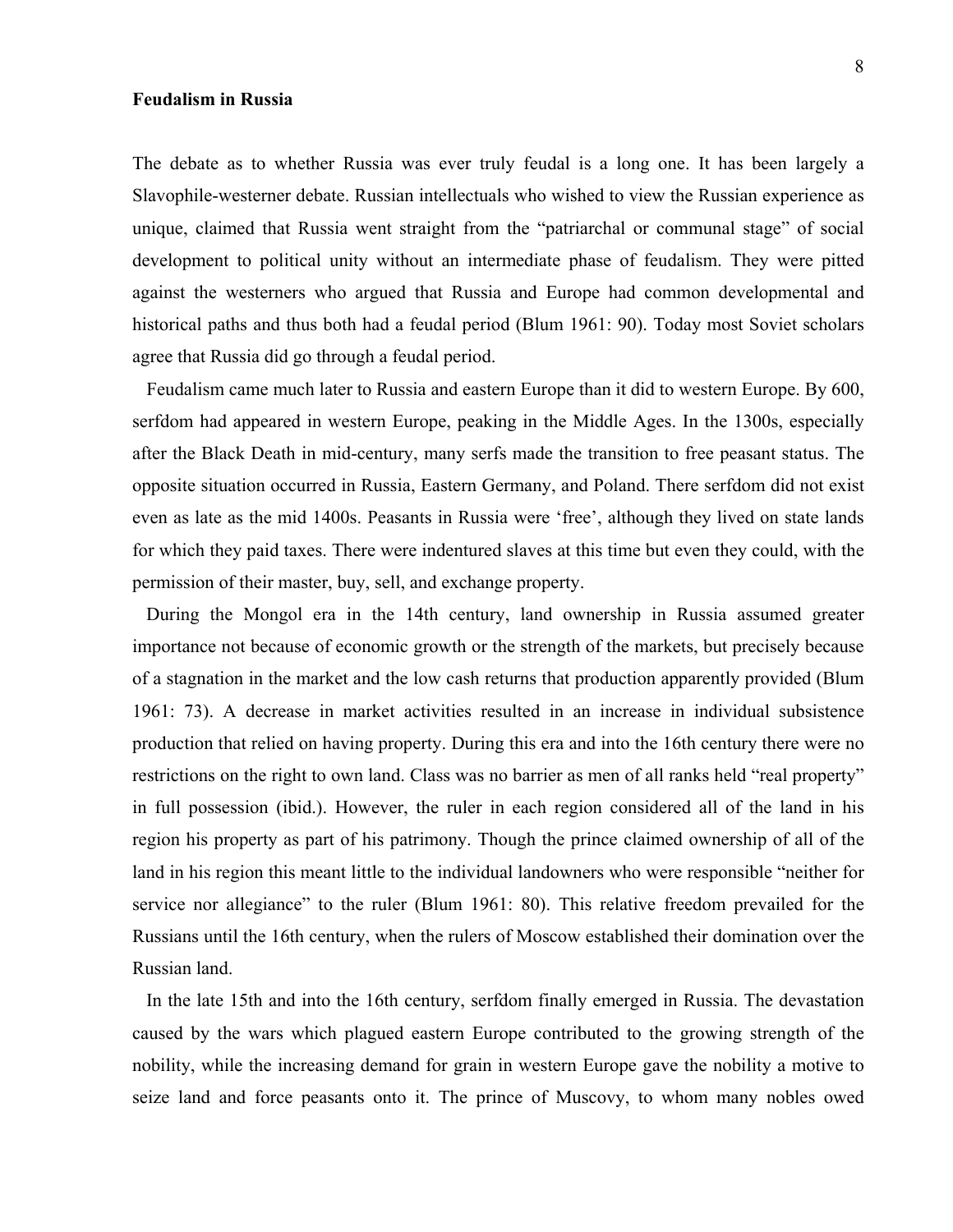loyalty, cooperated in restricting the peasantry with law codes in 1497 and 1550 limiting peasant movement. By the 1600s serfdom had become a hereditary status in Russia.

 Feudal society in any state has distinct characteristics. It is a predominantly agrarian society in a period of economic or political decline. It is characterised by a weak central power, unable to enforce laws or implement changes at a local level. There is a low level of production and the market economy is stagnant, or not yet developed. There is an absence of civil society. This results in a vertically organised power schema characterised by mutual dependency between hierarchical levels. Feudalism refers to a corporate system "in which the basic unit of production is a large landed estate surrounded by the small plots of peasants who are dependent on the former both economically and juridically" (Kula 1976: 9). Exchange is also said to play a smaller part in the economic life of feudal systems than payment in kind. Given the history and framework of feudalism, what are the prospects in Moshkino today and what strands of feudalism are most prevalent?

#### **A Feudal Joint Stock Company**

The number of individual family farms in Russia is approximately 261,000, the average size being 55 hectares, a decrease of 20,000 in the total number of farms since 1995 but an increase in the average size. This makes up about 2% of all agricultural enterprises. In July of 1997 a report in *The Economist* stated that only 3% of all agricultural workers were "private farmers" (1997, 12 July: 17). These are not the statistics western economists who engineered Russian decollectivisation had hoped for. The primary expectation was, after all, that reforming Russian agriculture would result in tremendous initial difficulties but more important, the eventual taking up of individual farming and profit-oriented strategies.

 In Moshkino, the transformation from collective to individual farming is failing. During research in 1998 I believed that the reason for this unenthusiastic growth in individual farming was the inherent desire of Russian peasants to farm collectively. This inherent desire, I argued, was based more on internalised and culturally accepted forms of labor exchange and social welfare than any primordial Russian *dusha*, or soul (Miller 2000). The tie to the social safety net of the farm was too important, and too strong, to cut. At the same time I also felt sure that one woman, Tatiana, who was establishing herself as an independent pig farmer would succeed. By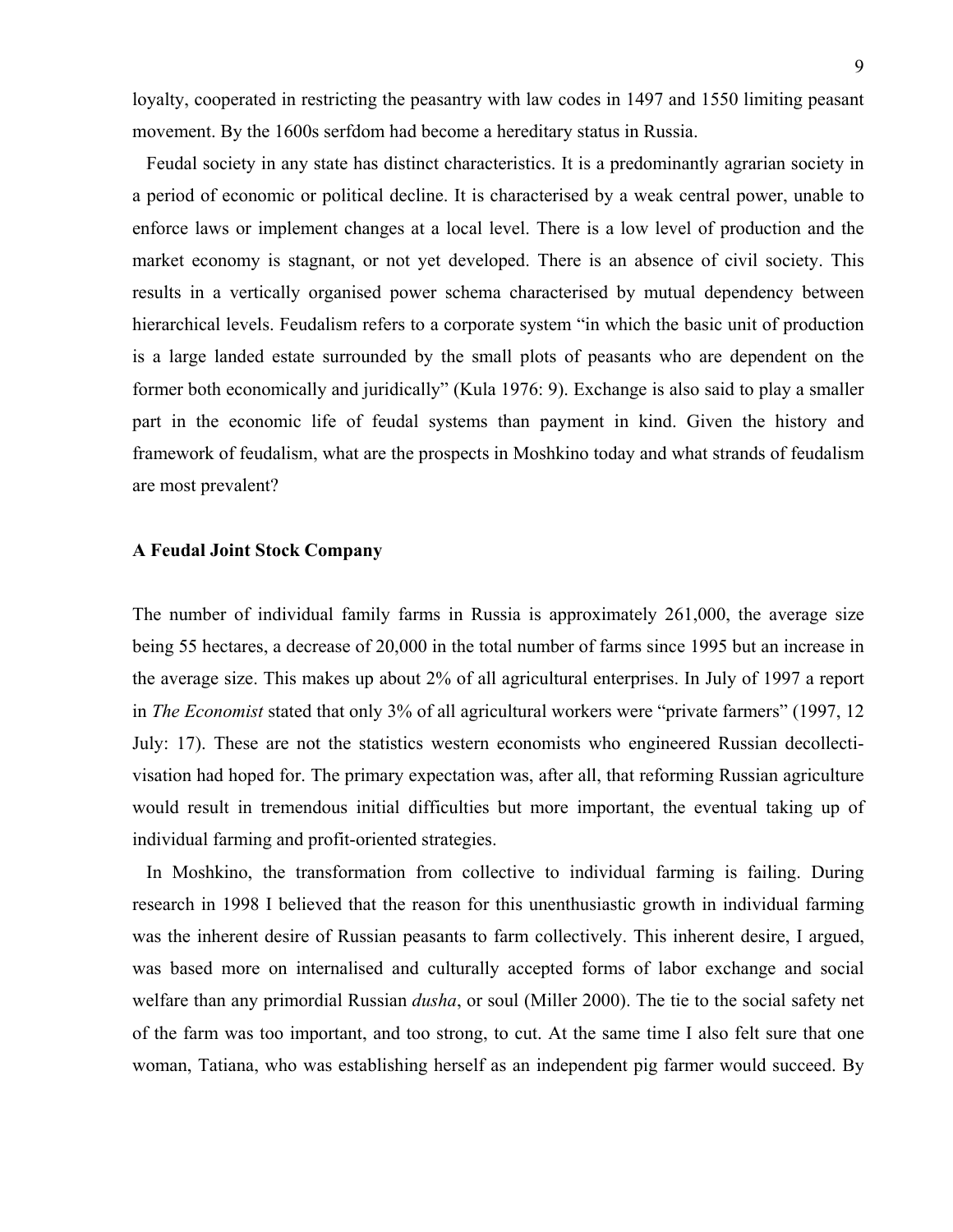2002 I had to reconsider things. There are no independent farmers in Moshkino.<sup>6</sup> Two had tried to strike out on their own and make a living by farming but both were forced to quit. One came back to Ekaterina and the Moshkinskoe farm, the other, Tatiana, in whom I had so much hope, now sells some potatoes and vegetables but relies heavily on buying goods wholesale (grains, cereals and fruits) in Nizhnii Novgorod and selling them in Moshkino and other local markets. In all fairness to economists, Tatiana should still be considered a success because she manages to earn an income independently from the parent farm. Hers is the only household out of 54 that is not directly linked to Ekaterina or the Moshkinskoe farm.<sup>7</sup> Most Moshkino residents, and many in other villages as well, are tied to the former *kolkhoz* and the support it can still offer.<sup>8</sup> Tatiana, however, is trying to keep herself independent, but occasionally finds herself taking advantage of the possibilities made available by the *kolkhoz*. Less than two years ago she was still buying pigs and calves from Ekaterina because they were so inexpensive. Now, however, trying to "keep myself independent" she buys them from her in-laws in Gorodets, 15 kilometres away.

 Tatiana is 41 years old and was born in the neighboring village of Ruiya. She and her husband both used to work on the collective farm – she as an agronomist and he as a tractor driver. After reorganisation both continued to work on Moshkinskoe under Ekaterina's direction. Tatiana was optimistic about decollectivisation and told me that she had high hopes for the potential of independent farming.<sup>9</sup> After only one year she decided to take her land shares out of the farm and register as an independent farmer. She said: "There was no difference between the *kolkhoz* and this Moshkinskoe farm. It is the same thing. I wanted to farm independently, so I had to separate myself." She and her husband combined their land shares with the shares of her deceased father, her mother, who lives in a neighboring village, and her cousin, who gave his shares to her. In total they ended up with 30 hectares of land as well as a tractor and all of the necessary equipment for planting and harvesting potatoes.<sup>10</sup> Tatiana is an anomaly, however. She is an industrious person who would succeed in most circumstances, but she feels she is fighting an uphill battle. When I asked what her feelings are about private farming in Russia she said:

<sup>&</sup>lt;sup>6</sup> Here 'independent farmer' refers to one making their living exclusively through the selling of plant or animal products produced on their individual farm.

<sup>7</sup> Out of permanent households inhabited year-round.

<sup>&</sup>lt;sup>8</sup> See Nikulin (2002) for an insightful description of the *krupkhozy*, the symbiotic state of contemporary, large rural enterprises and village households. Visser (forthcoming) also illustrates this dependent relationship by noting that the farm enterprise is 'the last piece of bread' for the employees.

<sup>&</sup>lt;sup>9</sup> Tatiana is the only person in the village who ever expressed support for the reorganisation of collective farming.

<sup>&</sup>lt;sup>10</sup> For an account of the complex strategies they were forced to use to acquire equipment and the necessary funds to make their private farming attempt see Miller (2001).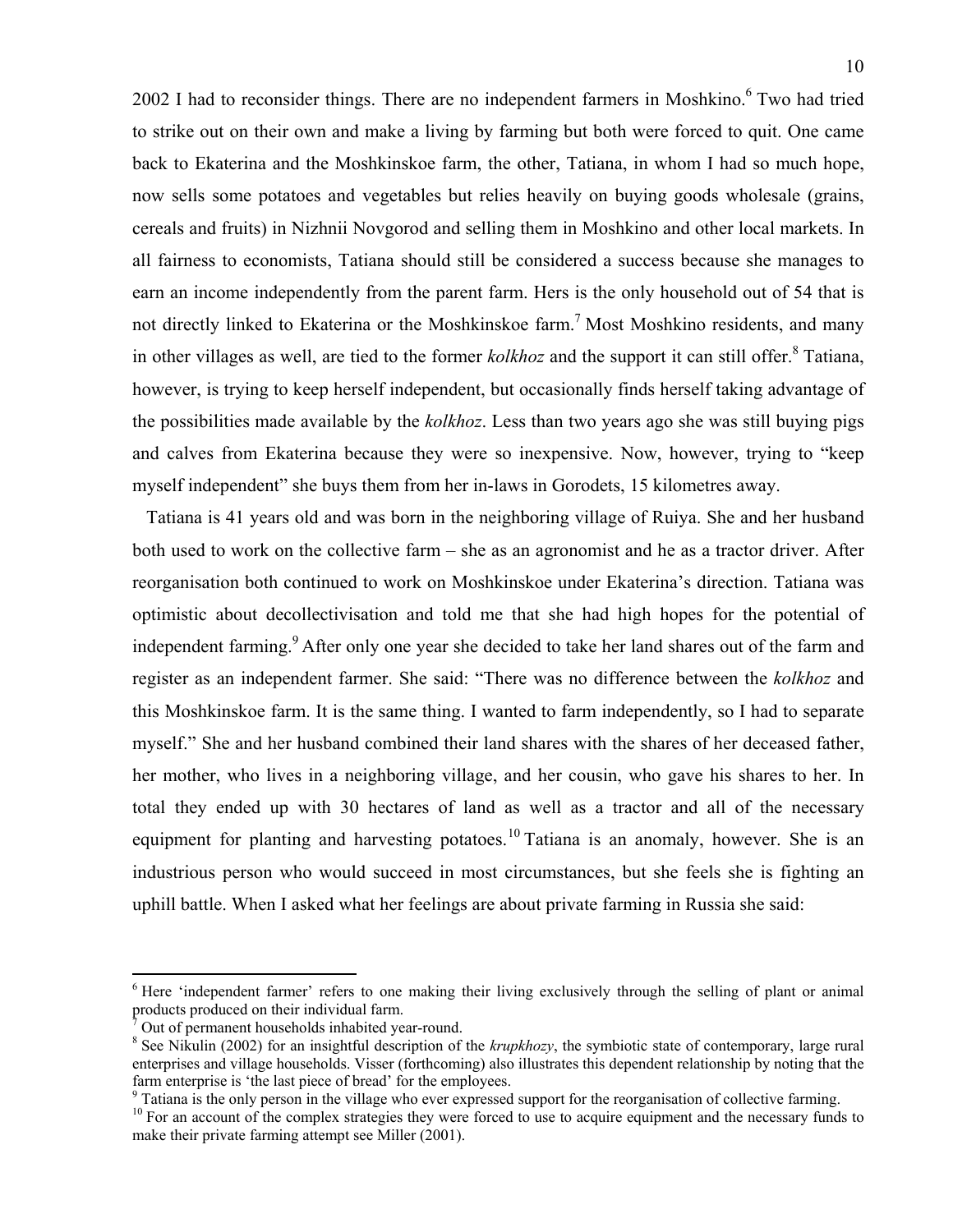"I feel that we are not needed by anybody but we still want to survive. Two to three years ago the head of the administration in Gorodets gathered all of the independent farmers together for a meeting. He was not satisfied with our work and one of the farmers at the end of the meeting stood up and asked: 'Tell us what products you want from us. We can reorganise our farms very easily and grow what you would like.' And the administrator said: 'I do not need anything from you.' You see, there is no support for us anymore. I think private farmers in Russia cannot succeed but they can survive."

However unique Tatiana's experience, her feelings were not singular. Everyone in the village with whom I spoke said that they did not see how the prospects for individual farming could develop in Russia. Some argued that more money was needed to support farmers, others that pricing was the main problem. Tatiana asserted that the biggest barrier to her success was pricing. She explained: "Grains, vegetables, and grasses have been [sold at] the same price for four years already, but petrol is seven times more expensive and fertilizer is four times more expensive [than it was four years ago]. How can we make a profit given these conditions?"<sup>11</sup> Ekaterina made the same complaint and added that the price disparity eats away at the workers' incentive. "They know how much we are paying for petrol and how much we are selling milk and grain for. They can add it up. How can I expect them to feel as hopeful as I do about the farm?", she wondered.

 Russian farms are forced to operate "exposed to the harsh vagaries of price, without, however, having the benefits of a market" (Humphrey 1998: 444). Because the production on the farm is not profitable, Ekaterina feels more obligated to provide the villagers with basic needs. This is one reason why she continues with clearly unprofitable activities like keeping so many cattle and pigs. Lilia, the Moshkinskoe head accountant, complained that money is always lost in meat production (or sales of animals) but, she said: "We keep them so workers can have them. Ekaterina keeps the prices too low so the workers and those who need help can afford them. It is not good for the farm but it is good for the people." Lilia summed up the main problem with Moshkinskoe and these mixed feudal economies; what is good for the people is not always good for the enterprise.

<sup>11</sup> Four years ago a liter of petrol costs 3.5 rubles, in July of 2002 it costs 7.5 rubles. One liter of milk is sold from the farm for 3.8 rubles and sold in stores for 7-15 rubles depending on packaging.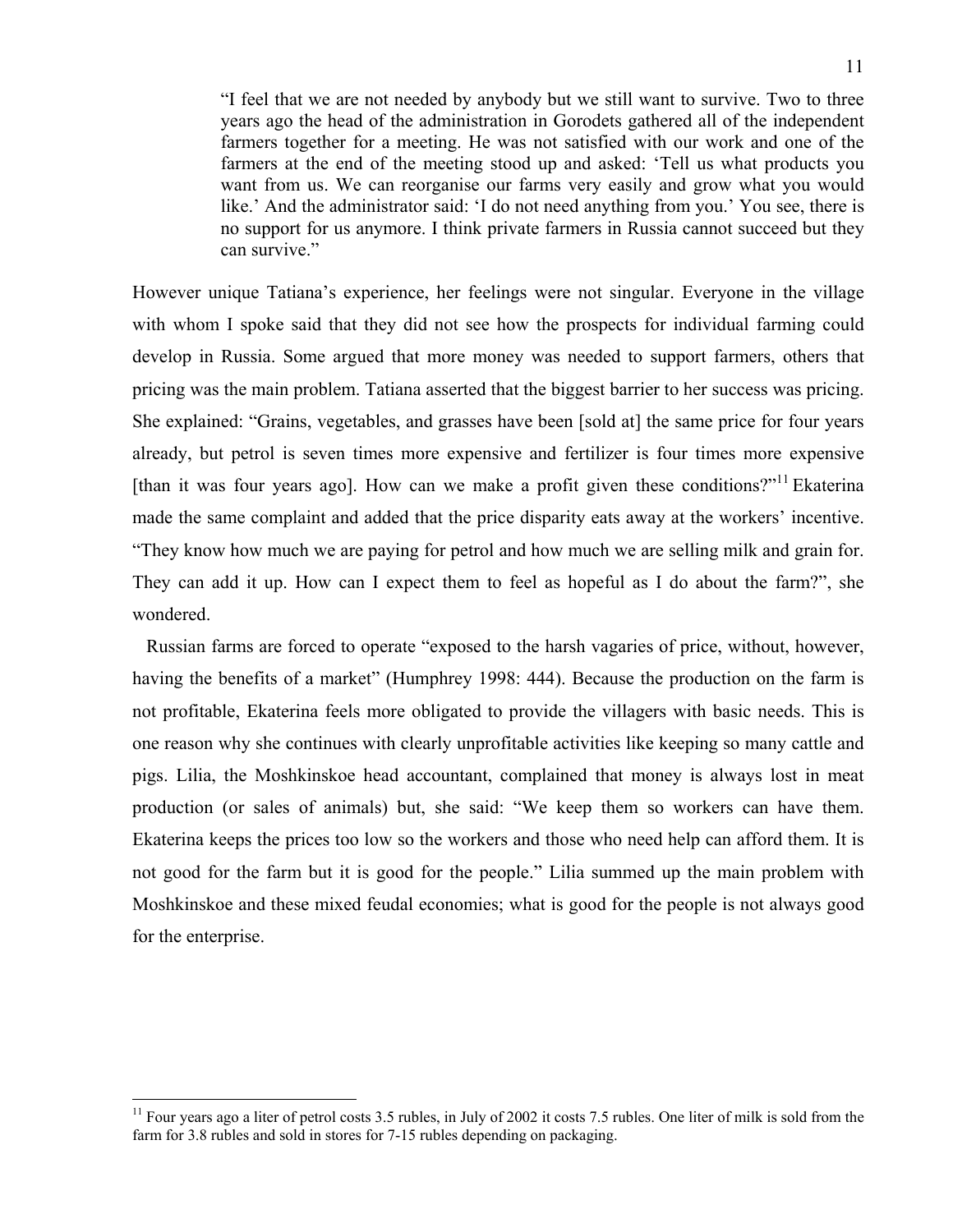#### **The Ties that Bind**

To an outsider visiting in 2002 the Moshkinskoe farm would have seemed barely functioning with its 38 workers and considerable debt. The situation, however, is not uncommon and many collective farms are bankrupt but are not forced to go out of business (Humphrey 2002: 167). They are living on the various complex movements of products and finances from their accounts to those of other enterprises, such as the dairy processing plant. One substantive change encountered in 2002 was the contraction of the economic sector of the farm. The cashlessness of the village as a whole was an issue in 1997-1998, but the farm had occasional access to bank loans and government subsidies giving them a cash infusion a few times a year. Currently, however, the loans and subsidies have dried up and the farm is faced with mounting debt. Now I will consider two areas that are impossible to completely separate, the economic structure of the farm and how social ties are being used or repartitioned as the prospects for the farm decline.

 Each of the former *kolkhoz* workers still have rights to their land and property shares, or *pai*, that were distributed at the farm reorganisation in 1994. As was the case in all of Russia, these were distributed based on years of work at the *kolkhoz* and salary level. Property shares mean nothing to Moshkinskoe workers. Not one has ever received a dividend in cash or in kind for property shares. Ekaterina has access to all of the property not already taken out of the collective. As noted, only two former collective workers took their property shares out after reorganisation. At the time they were given a tractor or other equipment and cash for any shares in permanent buildings. One Moshkino resident, Dmitri, gave a typical response to the question "What property shares did you receive?". He said: "We did not get anything, we just know that something belongs to us, but we do not really feel it. [Property shares] are used by the collective and we do not get any dividends (…). I have never seen any document connected with the property but I do have the one for land." Land shares, on the other hand, do pay dividends but only in hay or straw and the amount varies depending on the over-all harvest. Ekaterina uses all of the land shares for the farm. The usual size of the land share received for *kolkhoz* membership at the time of reorganisation and then 'leased' to Ekaterina was 4.5 hectares. When I asked shareholders if they knew where in the fields their land shares were located, none could tell me. They knew that the hay and straw fields where their dividend payments came from were 'over there', but they had no idea where their particular land was. They also did not seem to care. If any of them wanted to remove their land shares from the collective, I was told that a land committee would survey the fields and find an appropriate piece of land along the edge of a field. What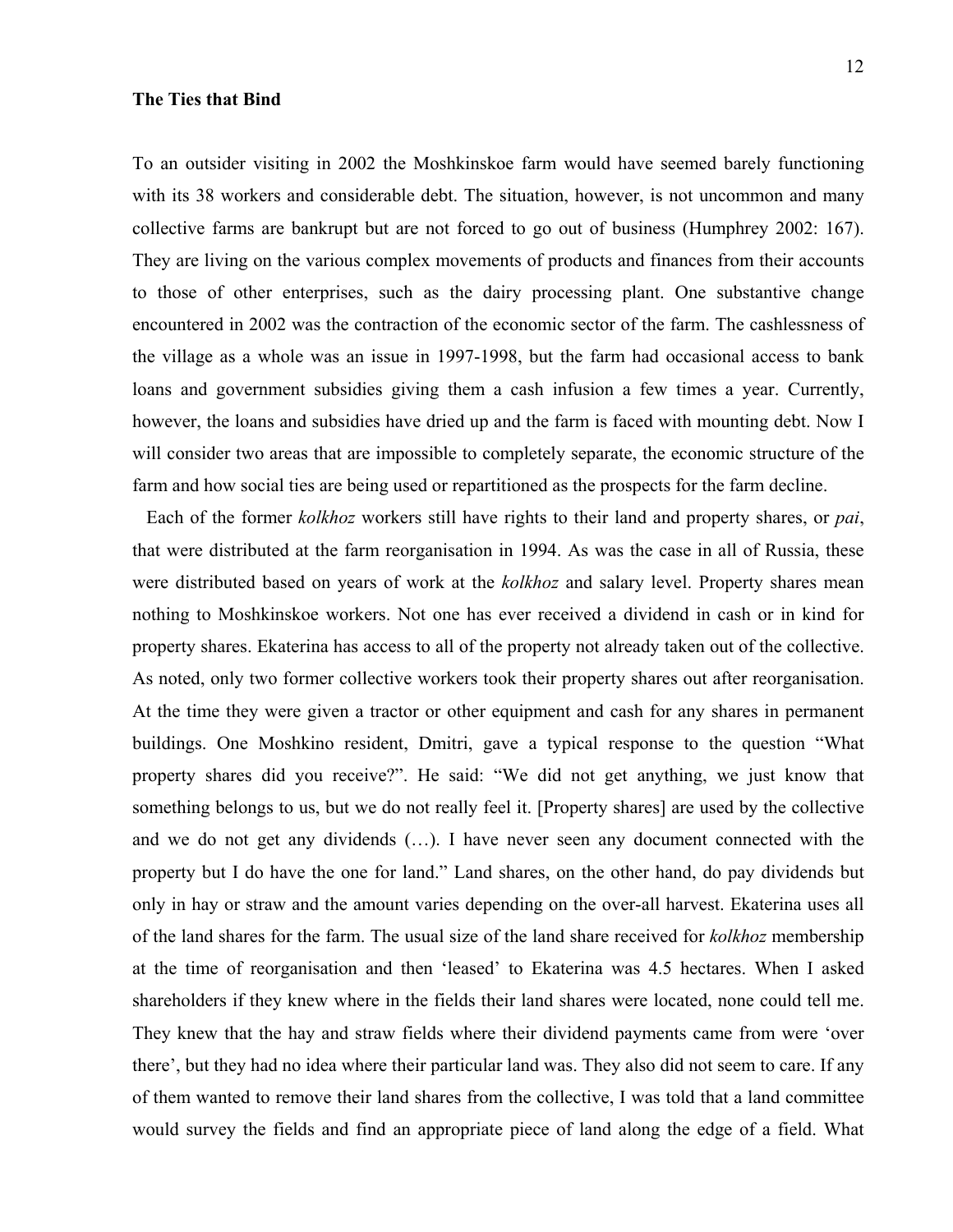mattered most to residents were their personal kitchen gardens, typically around one-half a hectare. This is 'their' land, their most prized and productive property, along with their home.

 With only 38 full-time workers it hardly seems plausible to call Ekaterina a modern day *suzerain*. However, for those workers, their families, and other residents in the village, especially the pensioners, Ekaterina does fulfil the position of an authority, a protector, a provider, a patron. In addition, there are over 200 shareholders in several villages connected to the Moshkinskoe farm.<sup>12</sup> Therefore, Ekaterina's ties extend well beyond the boundaries of her payroll and the Moshkino village.

 What needs to be teased out a bit more is the unbalanced power relationship between Ekaterina and the peasants. Some analyses of feudalism position the political connection between landowner and tenant above other strands of the relationship. In addition, the state's willingness to support the landowner's domination over the tenants is undoubtedly a critical component of rural feudal systems (Brooks 2002: 110). The vertical structure of power typical of feudal societies still exists in rural Russia. An important difference, however, is that Ekaterina's position of power is solidified not by any connection to the President, but by her connections to the local administration and some *oblast* officials.<sup>13</sup> Ekaterina has access to resources and information that most villagers lack. She attends political meetings, locally and at the *oblast* level, and maintains ties with various agricultural consultants. In addition, she was chosen to travel to the United States to tour farms with other newly decollectivised farm directors. She has a car and driver – most directors have a car and women rarely drive in Russia – and makes frequent trips to the *raion* center for meetings and shopping. While many of these markers help to maintain her status in the village, she appears not to have any conspicuous wealth accumulated due to her position. However, she does seem less anxious about her future than other Moshkino residents do.

 Despite the benefits of being the director, Ekaterina also has the lion's share of burdens. She told me in 1997 that she had too many workers, but she would not let any of them go. She did not even fire the milkmaid who went out to a barn drunk one night and tried to burn the twine off a hay bale resulting in the complete destruction of the barn and most of the cows inside. "Where else could she go?" Ekaterina wondered, "She has three kids and her husband is even worse than she is." The guilty woman suffered a tarnished reputation and some social snubs but continued to

<sup>&</sup>lt;sup>12</sup> These shareholders were all workers on the former  $kolkoz$ , or spouses of former workers.<br><sup>13</sup> Ekaterina is not an exception as there are several female heads of farms in the area. It is, however, unclear whether this regional characteristic stands out in Russia as a whole. Ekaterina's family has lived and farmed in Moshkino for at least four generations, dating back to when her great-grandfather farmed his own land, which gives her an elevated socio-historical position in relation to others.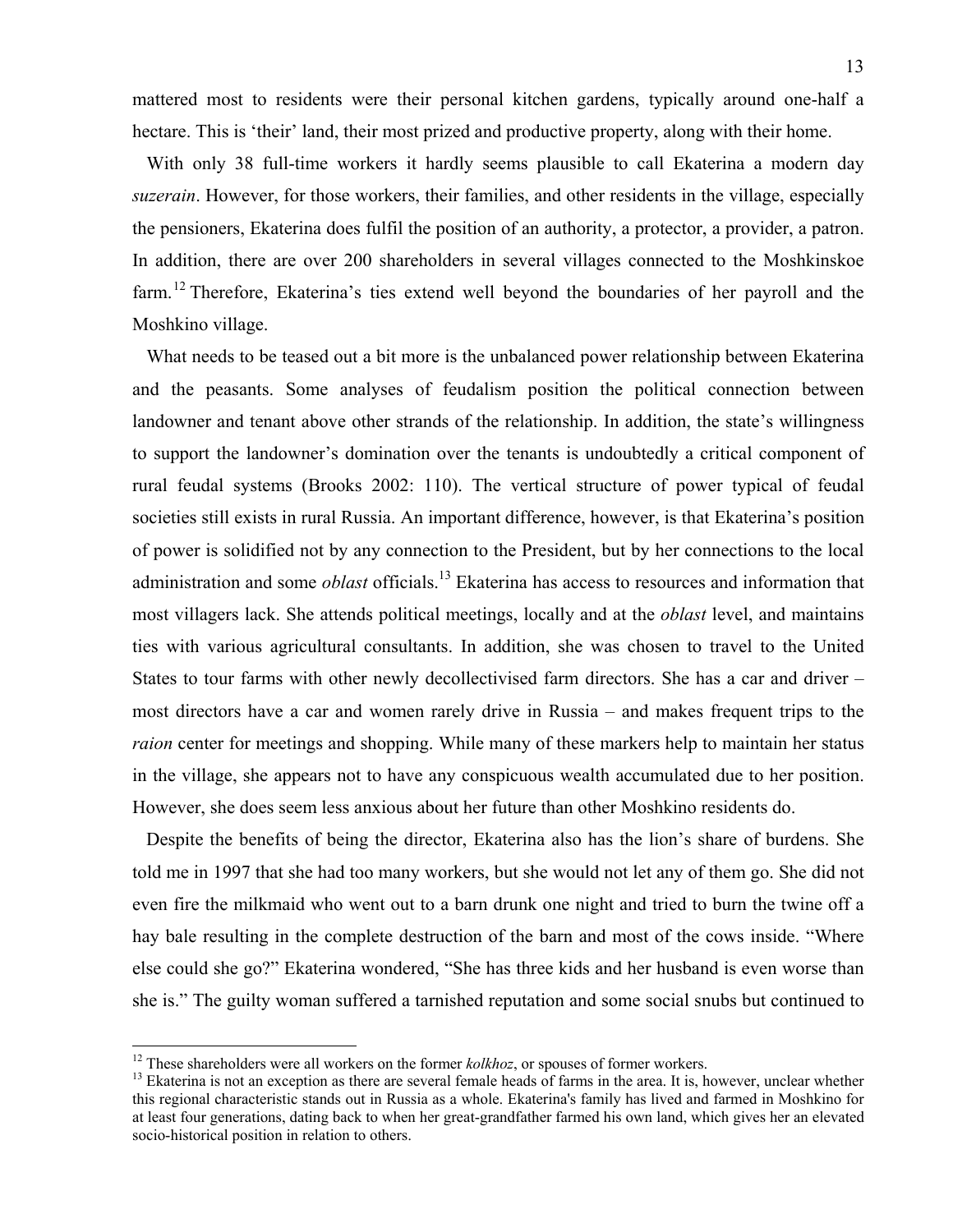do menial tasks for Ekaterina around the farm. Ekaterina did fire a few workers but most left on their own between 1998 and 2000. Tired of wage delays, which were common then, they sought work either in a nearby town or at the neighboring *kolkhoz*, Mir, which managed to be gaining strength.

 While Ekaterina's maternalistic care of the village serves many of the residents and workers well, others had definite complaints. They said that she needed to be more "authoritarian", "stronger", "a better manager", "spend more time in the fields", "be harder on people", and "act meaner". Not surprising, these were usually the grievances of the full-time workers. They want strong leadership in hopes it will result in increased pay. One way they have made economic gains is through the departure of so many workers.

 The dramatic decrease in workers on the farm had an economic benefit. Moshkinskoe workers are now paid regularly, which means that they are given regular cash payments but almost never their entire month's salary. Most months they are paid with a combination of cash and product. In July 2002 packages of butter (12 per person) were dispensed a few days after cash payments. Cash flow is weak, I would say, but it is understandably critical. This is no longer a cashless economy, as it was right after the reforms, but it is cash poor. The average salary, the amount they should be paid, during the planting or harvest seasons is 1500-2000 rubles per month (roughly \$50-60) and 500-600 rubles a month the rest of the year (roughly \$16). The national minimum subsistence level in 2001 was 1500 rubles per month with 40 million, or 27% of the population, living below that level.

 The workers are economically tied to Ekaterina and to the legal status of the farm. As hired workers they have rights and obligations, though neither are as clearly defined as some would like. However, having some flexibility in these areas seems to benefit both Ekaterina and the workers. She is not bound to strict rules in payment amount, form, or timing. This enables her to make decisions independently about what will most 'benefit' the farm, or more likely, what will keep the farm operating through another season. The workers, for their part, feel free to use their time and some of the farm's equipment and supplies for their home gardens.<sup>14</sup> I have found no evidence indicating that Ekaterina is exploiting her position for excessive personal gain. Unlike the successors to the agricultural productive cooperatives of the former GDR, whose persistent

<sup>&</sup>lt;sup>14</sup> Perhaps this is more a return of the *barshchina* system. *Barshchina*, or labor obligations, did not become prevalent in Russia until the 16th century. Peasants were forced to work two or three days a week. While written agreements were not often made between the seignior and the peasants, records show that in the late 16th century Russian peasants who had to do *barshchina* spent from one third to one half of their time working in the demesne fields and the rest of the time they could work on their own land (Blum 1961: 226).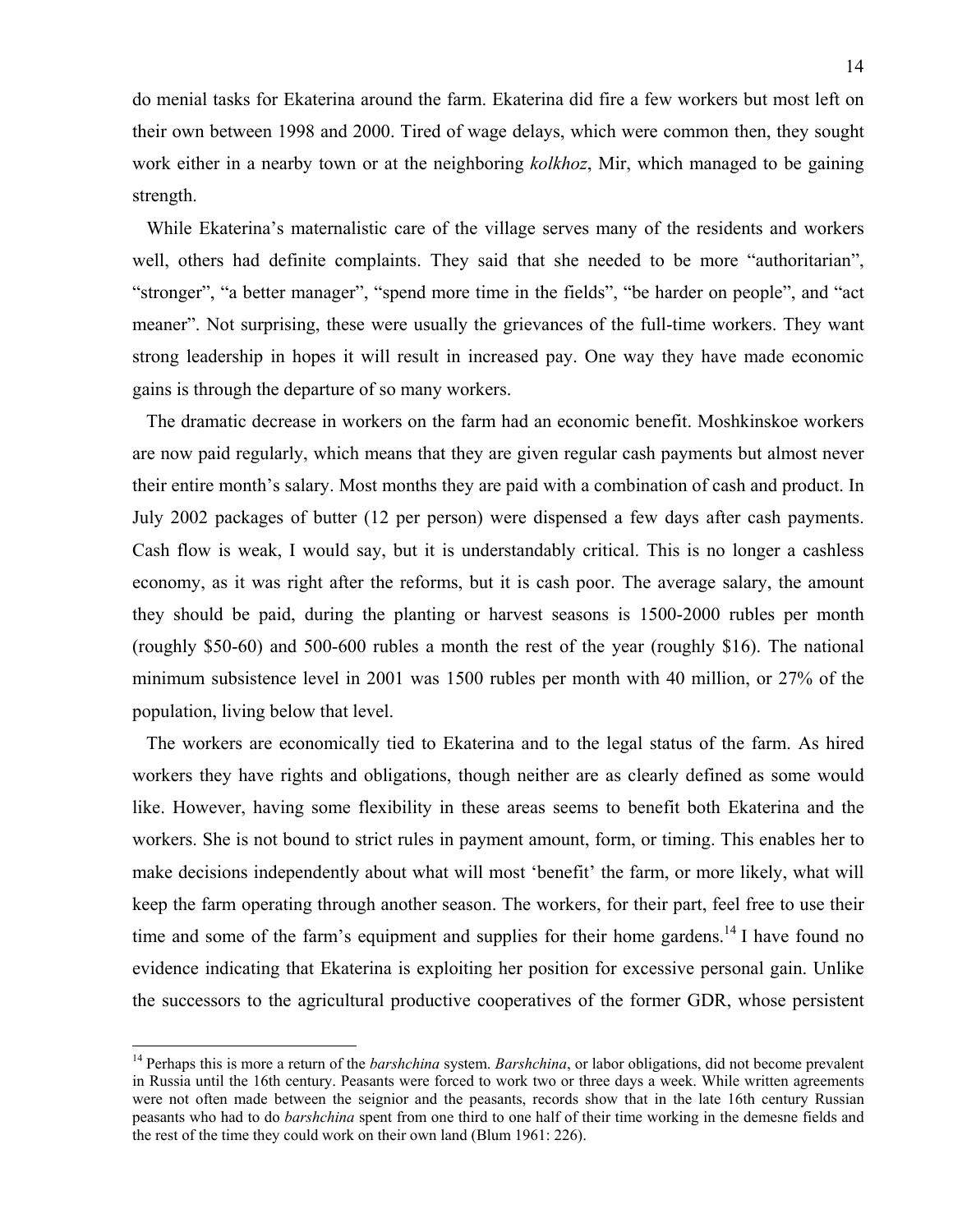presence has been linked to the "exploitation of power and authority" by their directors, so-called 'red-barons', I believe Moshkinskoe remains solvent because of the multi-stranded economic and social functions it provides to everyone (Eidson 2001: 25). As in feudal society, the system, however inequitable, makes provisions for those on top as well as those below.

## **Prospects and Prosperity in the Village**

1

The transformation from collective to private farming in Russia certainly epitomises an "event of change" (Barth 1981: 105). While economic troubles have been the focus of much scholarly debate, the social aspect of this transformation has received minimal discussion.<sup>15</sup> This oversight, or misdirected focus, reflects the illusion that the Russian *kolkhoz* was predominantly an agricultural economic endeavour. The identity of the village has been tied directly to the *kolkhoz* for decades and therefore, so has the identity of the peasants. This identity feature, as a member of this or that *kolkhoz*, seems to have been much more important than any ties to a particular village, or even to any particular land. The yearning that people over 35 in Moshkino express is for the *kolkhoz* and all that it signified. This is not anti-market behaviour; it is linked to the social quality of the collective and how it "corresponded in many ways to indigenous and deeply felt concepts of the social unity" (Humphrey 2002: 169). The collective, like the feudal demesne, is both an economic and a social structure with unifying principles.

 A predominant feeling persists among villagers that the social life of the villages prereorganisation had a more meaningful structure and an aura of social well-being and communitas (Turner 1969). This collective and individual longing and lament can only assist Russians trying to reorganise their ideological and psychological worlds after watching all that they had known collapse around them (see Ries 1997 for excellent analysis of this in an urban setting). For an American or western European it seems illogical to wax nostalgic about a time defined by iron curtains and cement walls. The collapse of the Soviet Union and the Berlin Wall were characterised in the west as moments of deliverance for the poor inhabitants who had not yet tasted the rich freedom of democracy and capitalism. To hear the Russian peasant, again and again, look back towards 'better' times, one must begin to consider that the aftermath of this 20th century emancipation might genuinely be lacking. The absence of forward or entrepreneurial thinking among villagers adds further feudal strands to village organisation. Bloch suggested that

<sup>&</sup>lt;sup>15</sup> For discussion on the social aspects of agricultural reform see Wegren (1994, 1998), Miller (2000, 2002), O'Brien (1998), Ioffe and Nefedova (1997), Humphrey (1998).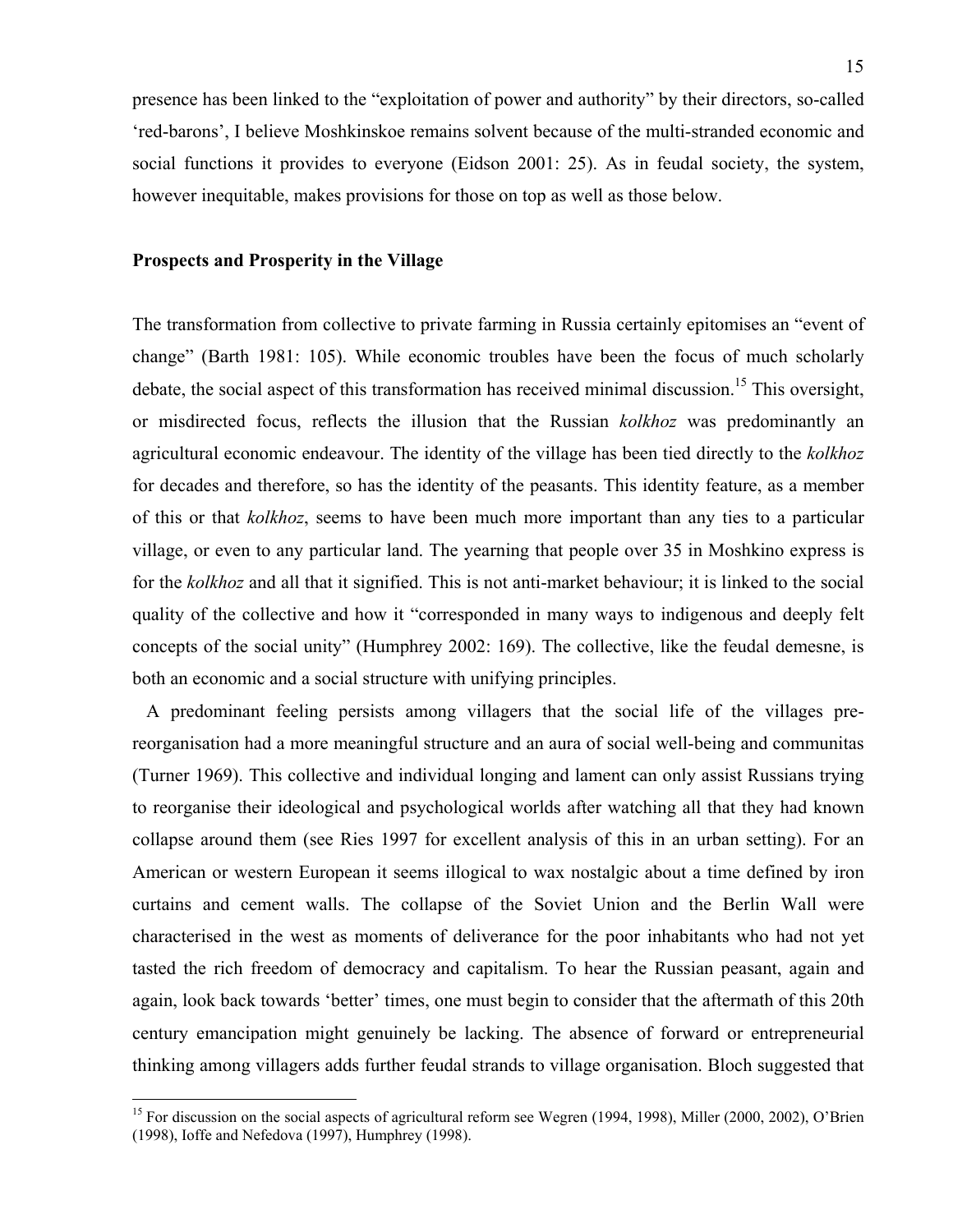in feudal society "many influences combined to encourage an interest in the past (…) [feudalism] rejected the optimism which had caused other ages to be interested only in the present or the future" (1961: 88). One need only consider that the market reforms in Russia ended up in one of the greatest peace-time economic contractions to understand the desire to glance backward (Bernstam and Rabushka 2000). There are many indicators of this despondency: increasing alcoholism rates, increasing death rates, decreasing birth rates, increased poverty and enormous health problems.

 My strong intuition when I left Moshkino in 1998, that the villagers were inherently opposed to individual farming was not significantly altered when I returned in 2002. I still believe, and they still tell me, that they would much rather farm collectively and be successful. Even with the prospect of having enough machinery and land for themselves, most were not enthusiastic supporters of becoming *fermeri*. They often complained that as an independent farmer one would have to work too hard. Humphrey notes that the peasants see independent farming as troublesome and only something a 'mad person' would want (2002: 169). One Moshkinskoe worker concurred: "How could I go out and do all of the work in the fields by myself or even with my sons and then come home and do the work around here? It is impossible."<sup>16</sup> What Pasha had not considered was that he could, as part of his business, grow most of the products his family would need. His work, for which he could earn his own money, could also provide his household with much of the basic subsistence goods they now must cultivate 'on the side'. Tatiana, for example, said that they sell 90% of their harvest and keep 10% for household consumption. While she buys and sells to earn money for purchase of market goods, she still relies on her own labor for the basic household food items.

 Pasha's pessimistic perception about farming individually, echoed by numerous others, reflected two important but distinct features of rural Russian life. First, their strong ties to their personal gardens are visible in the proportion of work they devote to household crops or livestock. Villagers told me dozens of times that without their gardens they would simply starve to death. It is clear the importance of these kitchen gardens is only growing. Second, Pasha's premature conclusion that he could not manage to farm alone also supports the notion that the peasants feel a substantial connection to the village as *kolkhoz*. They are part of a larger whole and to be alone, to be independent, means taking unnecessary economic and social risks more than it means potentially making economic and social gains. What must be understood is the

 $16$  I found his opinion curious given the undeniable fact that village women do almost all of the daily work with the domesticated animals and gardens.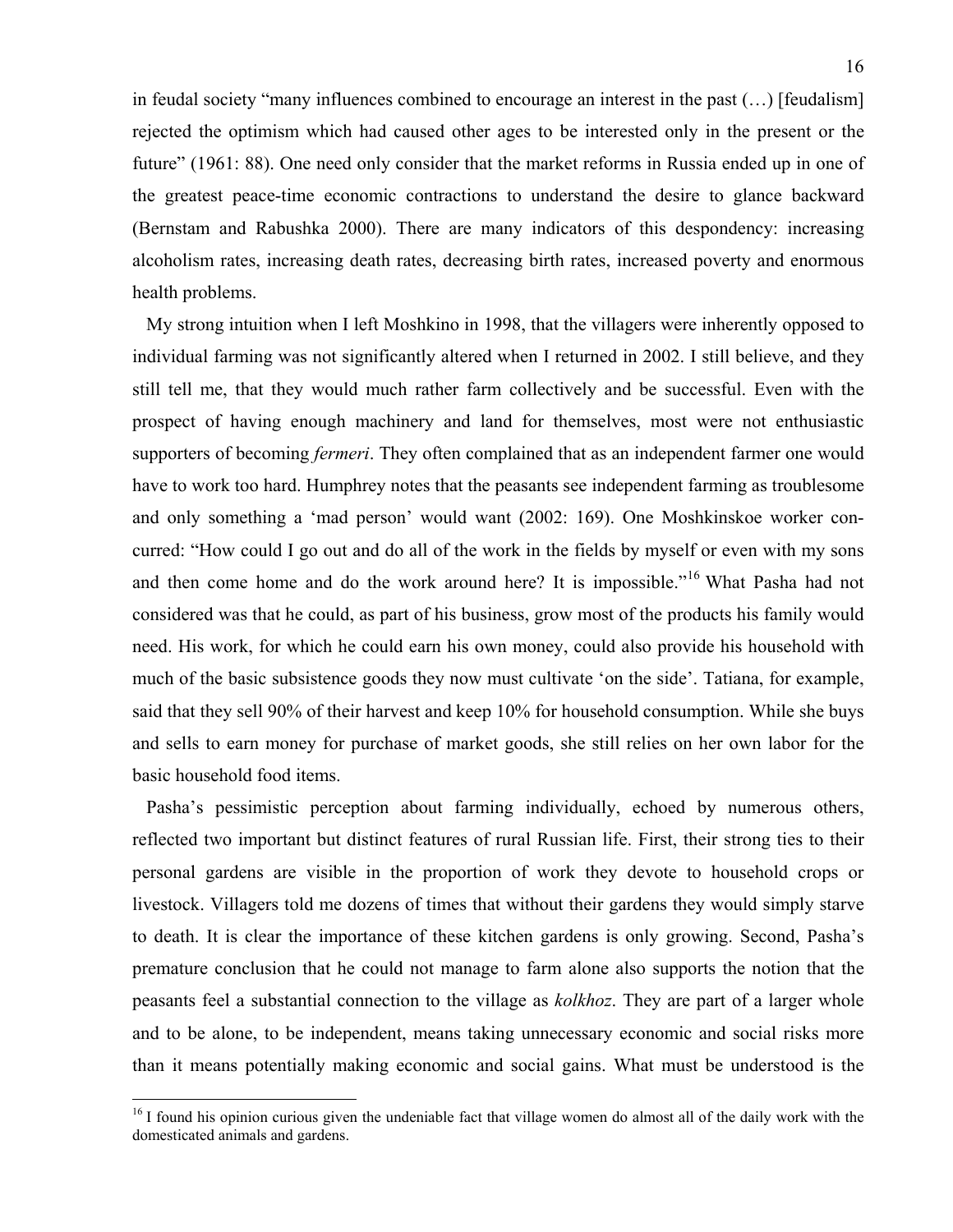complexity of the dyadic nature of peasant and collective. The peasant envisions herself as part of a whole and as being made whole herself in that process (Humphrey 1998: 478). The director is not immune to this feeling. Ekaterina became the director precisely because of a sense of belonging and obligation to the community. She said: "I could not just let the peasants, especially the pensioners who have worked here all their lives, suffer. I thought I would take over and the market would develop and things would get better. But, as you see, things seem worse and they need me now more than ever. But, I am still optimistic."

#### **Who is Saving Whom?**

1

The Russian collective has been characterised as 'personal' in nature, contradicting the typical western perspective assuming "an inherent conflict of interests between the individual and the abstract and faceless 'collective'" (Kingston-Mann 1991: 48). Ekaterina has a very personal relationship with local villagers. It is not clearly bound by economic or legal systems.<sup>17</sup> No doubt Ekaterina is interested in preserving her position as director – it affords her both economic and social status – but the situation cannot be said to reflect more than the personal or political aspirations of the director. The historic 'personal' nature of the collective, probably more propaganda than anything, is feeling the strain of modernisation and the market economy the same way rural communities throughout the world have seen their communal, reciprocal, face-toface interactions pushed aside by the individualistic, profit-motives of contemporary society. This results in unequal but sustaining ties and "culturally specific enactments of appeasement, anger, and fate that are not reducible to reciprocity" (Humphrey 2002: 167). In other words, Ekaterina's position is one of fate, one that she found herself in despite her reluctance, but one that has well positioned her in these times of transition. Everyone has an agenda and the irony lies in the fact that the miserable upheaval masquerading as the transformation to a market economy seems to be providing each with what he needs. Ekaterina gets her freedom, her farm, her people, her dreams of success, while the workers get their cheap meat, goods in kind, wages, social services and occasional haranguing by the director. The same could be said, though not with as much certainty, about a feudal system. "It would be quite wrong," one historian writes, "to assume that the interests and rights of the many were simply sacrificed to the interests and rights of a few rulers, that the manor was nothing but an estate, cultivated and exploited for the sake of the lord

<sup>&</sup>lt;sup>17</sup> Though current infrastructural gaps would make any further systemisation of agriculture impossible.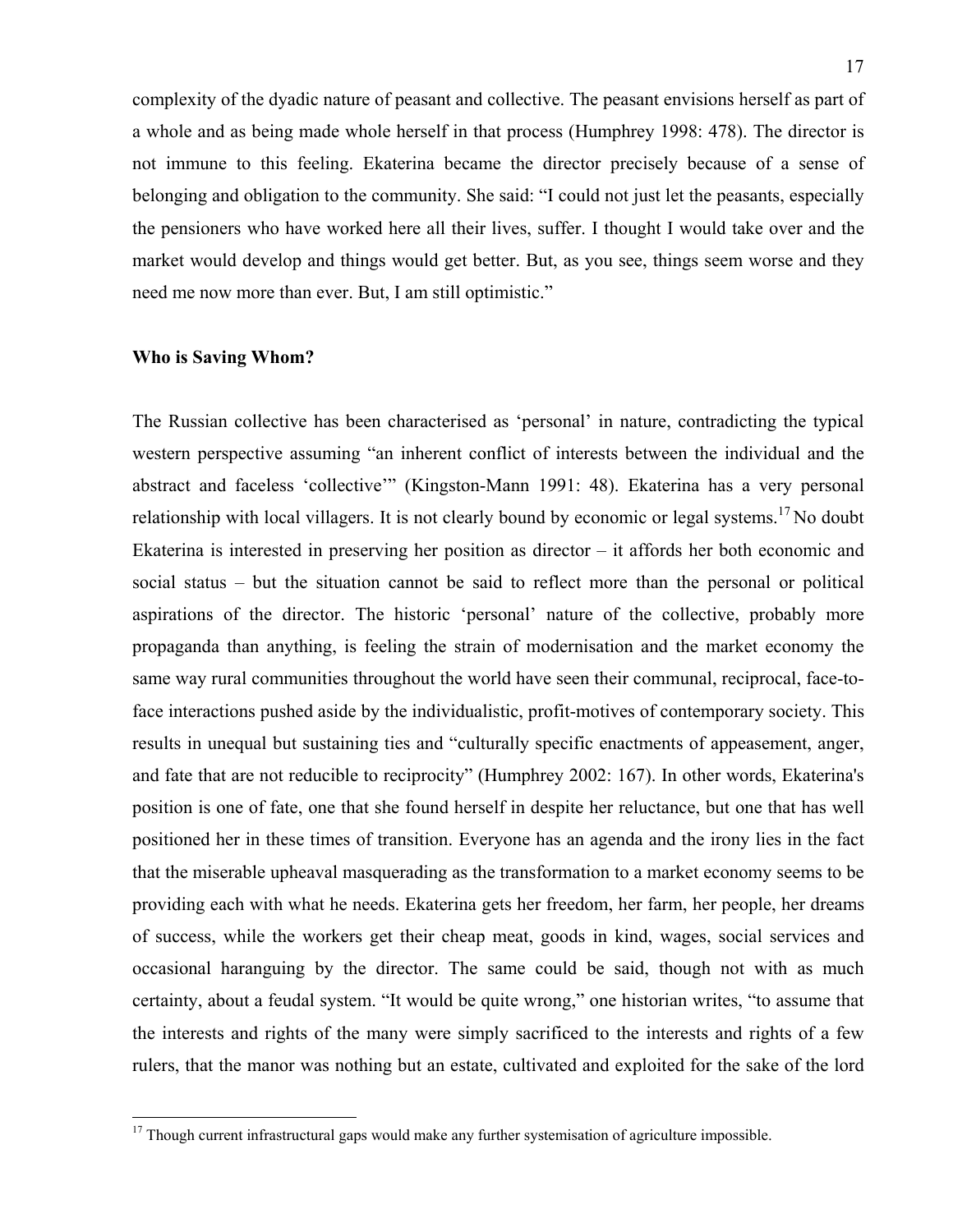(…)" (Vinogradoff 1968: 470). The English manor to which he refers was not dissimilar from other feudal regions, and it provided the most 'convenient' and 'necessary' arrangements for work and profit. In addition it served a "double mechanism" (ibid: 475) of facilitating the civil and social lives of villagers, much like the *kolkhoz*.

 In feudal society, the economy was such that wage-earning was unreliable at all levels. Part of the reason for the *suzerain* system in which kings granted land, or *fiefs*, to nobles in exchange for their loyalty, was the basic fact that the kings could not afford to pay the noblemen. Granting them their own lands and control over everything on those lands enabled the lords to provide for themselves. These lands eventually developed into manors, which consisted of the castle, the church, the village, and the surrounding farmland. At the lowest echelon of society were the peasants for whom, in exchange for living and working on his land, the lord offered protection. The king had his army staffed and his countryside looked after, the nobles, barons and bishops had their manors and anything they could extract from the peasants, and the peasants had their protection, their land, their home and anything they could withhold from the lords.

 It takes little stretch of the imagination to see Moshkino as a manor, albeit a dysfunctional one. The combined efforts of the director and the *sel'soviet*, or local administration, enable the Moshkinskoe farm to stay alive as a legal entity while still supporting vital production at both the collective and household level. There is a symbiotic relationship between the head of the administration, the director, and the peasants. There is also contradiction in their efforts. On one hand they are encouraged to move further toward private family farms and on the other they are working to save the collective structure. This exemplifies what Verdery called the "contradictory tendencies breaking down the center and shoring it up" (1996: 209) and reflects another similarity between the feudal and the socialist system. Even Marx suggested that strong peasant communities either fortified feudal estates or promoted "petty capitalism", so the complexity in Moshkino is not unique (Kingston-Mann 1983: 16-17). The political and social are inseparably bound to the local, to the farm, and to the administrators. There is an unmistakable dependency but also a very real security in the relationship (Clarke 1992: 7, Verdery 1996: 206).

 At Moshkinskoe, the subsidies provided by the collective in the form of fodder, fertiliser, transport, winter fuel, and access to inexpensive domestic animals are made available not only to *kolkhoz* workers but also to village residents who are in good standing with the farm director. The result is that workers and non-workers alike often live in debt, actual or symbolic, to the collective (Humphrey 1998: 467). One problem with this in terms of basic economic theory is that the goods in kind given in place of cash payments often exceed the value of the wages earned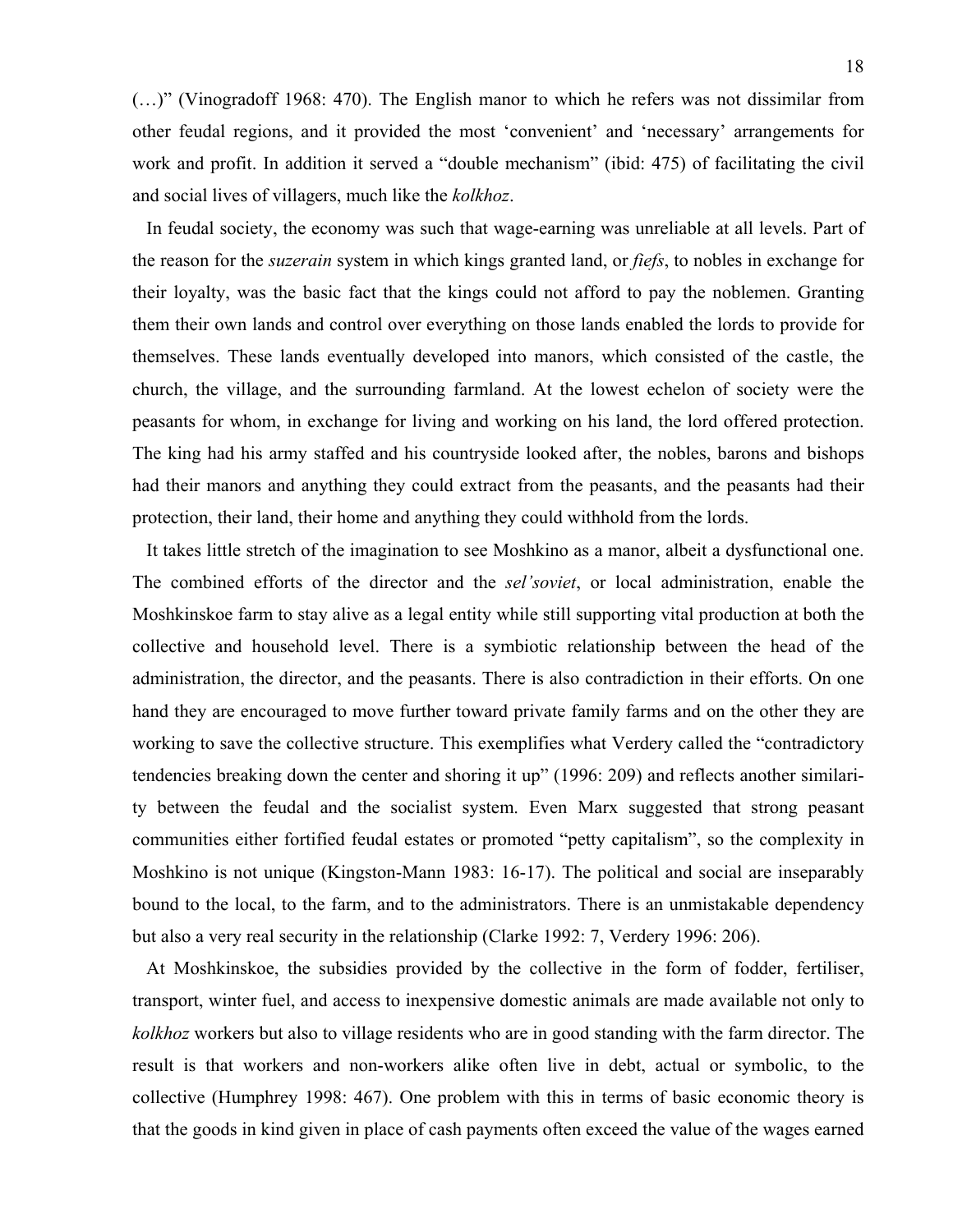(ibid.). A sound economist would insist on making payments in cash simply to cut costs. However, since the farm still relies informally on some degree of barter, the director is able to hold on to cash until it is required. She knows that she can pay her workers in kind and they have come to expect it. The effect is that villagers continue to look up for help rather than from side to side. The vertical structure maintains hierarchy and retards any true development of 'community', in an economic and political realm, in the village. Moshkino has not begun to view itself as a 'rural community' with representative civic organisations. It is first and foremost a collective and a village organised around a collective. It matters little that most residents do not work for the collective farm any longer. All of them were directly associated with the farm at one time, and most still are, either directly or through ties with someone in the household.

 The core of supporters around Ekaterina has decreased in number over the last four years. Those who remain seem resigned to having no alternative and thus have to accept their payments in kind, housing, cash wages, social services, and continued pension growth<sup>18</sup> as adequate compensation for their work on Ekaterina's farm. It is not such a bad trade-off. They stave off most risk since Ekaterina has formally and legally assumed it. With their personal land, their homes, and their animals, they emphatically state they have all they really need to survive.

 The fact that Ekaterina has assumed the position of greatest risk does not, however, absolve the peasants of their own risk. Agriculture is always a risky business and peasants, I contend, are not inherently risk averse but do try persistently to manage the economic and psychological burden of potential failure (Miller 2001, 2002). Agricultural endeavors are marked by a consistent level of dread combined with "uncontrollability (…) and inequitable distribution of risk bearing" (Douglas 1999: 222). Moshkino residents hedge against this dread by working longer and harder in their own gardens, canning and jarring, stocking and storing, to provide themselves with some additional protection. This reflects the weakness of the market as is apparent in the inability for people to earn enough in wage labor for their subsistence needs. In addition, residents have found that they are better off if they diversify their labor. It is no longer possible to be an economically stable domestic unit if both adults earn their wage on the farm, although there are a number of such households. Because of continued wage delays<sup>19</sup> and low cash payments in general, dual farm worker households are cash poor. Households with one adult earning a wage off the farm (in town, at the store, at the school) are much better off and have more cash and greater prospects.

<sup>&</sup>lt;sup>18</sup> Those who are still working on the reorganised collective continue to receive accumulated pension benefits, which they will collect in retirement.

<sup>&</sup>lt;sup>19</sup> Wage delays are not as frequent as they were in 1997-1998, but still occur three to four times a year.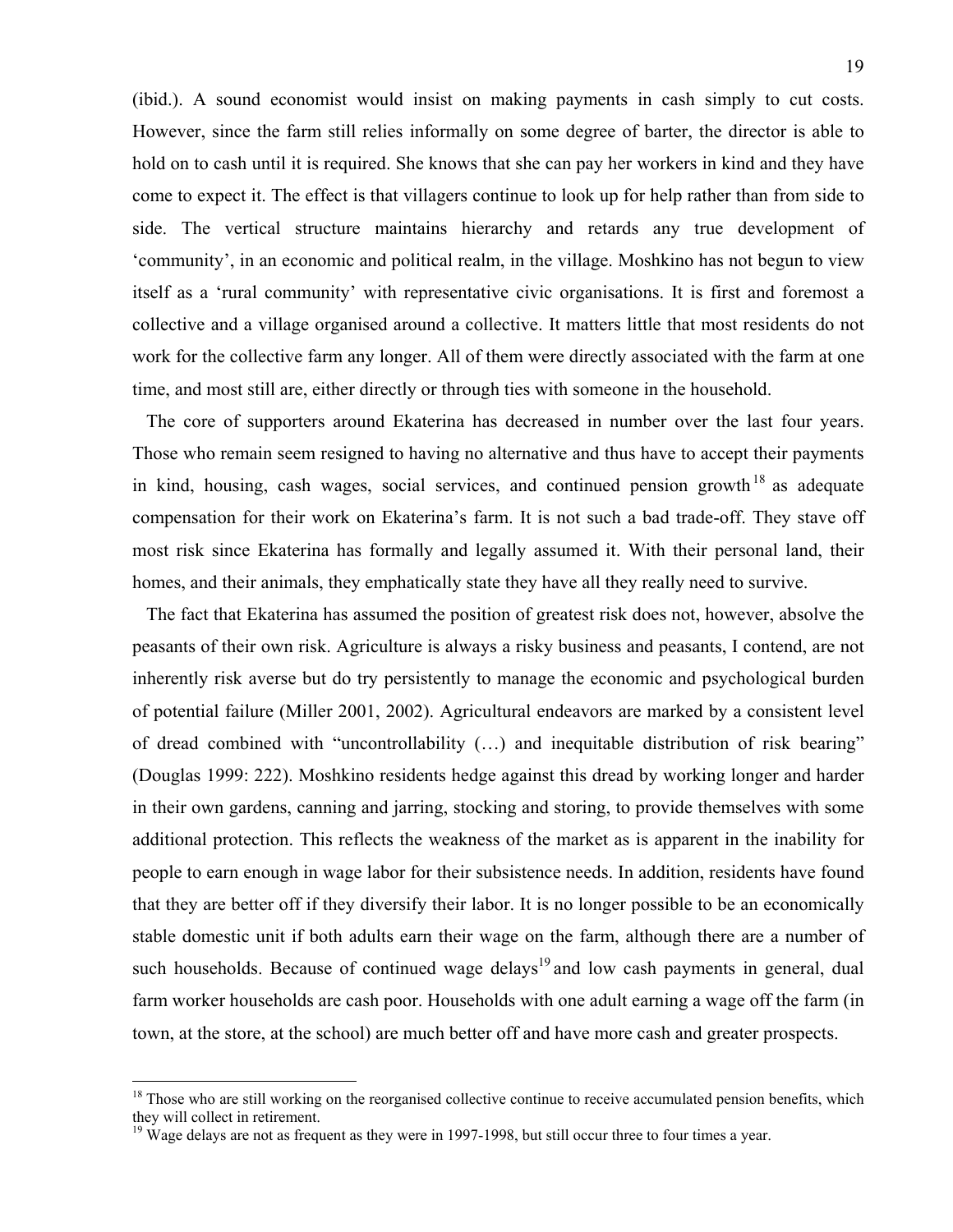Those with one adult working on the collective and one working in town seem to fare best. They are neither cash poor nor socially poor. Through the resident farm worker they are able to maintain the valuable social service networks available through work on the farm and they are guaranteed access to payments in kind from the director, which may be vital to a household's financial (selling of meat) and nutritional (consumption of meat) success. Though logically everyone's fields would be equally affected by drought, excessive rains or frost, the inequitable distribution of risk is more closely related to power and authority within the village. The risk to those who have jobs in the *kontoru*, or farm offices (the veterinarian, accountant, agronomist, assistant director), would be less since most of them, ironically, have a husband working off the farm and they occupy a space closer to the director, the holder of the symbolic purse.

 The sharing of risk on the collective was also seen in the late 19th century commune of Russia. In contrast to western economic theories, which assured that private property represented the only reliable source of economic and social security "peasants in post emancipation Russia found their only security in transferring their land to the commune in return for rights to work the communal land" (Kingston-Mann 1991: 34). One peasant at that time argued that "it was private property that was risky and unreliable" and that the best way to look out for the needs of your family was to stay in the commune (ibid). While risk is assumed at all levels, it seems that one important similarity between a feudal and struggling post-socialist system is that everyone would suffer should the system disintegrate. While in both systems personal household subsistence could be maintained at a modest but sustainable level, the social service sector – reliant on the lord or the director – would be the greatest loss. In Moshkino this points to the obvious failure in the transfer of responsibility for social welfare services from the state to the local level administration. This is where the most enthusiastic finger-pointing takes place; the *oblast* administration points to the laws stating that *raion* administrations are responsible; the *raion* administration points to the decree that the *sel'soviet* is supposed to manage these services and the *sel'soviet* points to the collective director and tells me: "She knows what is really going on in the village. We can not help any more. We give them money and then it is up to the director to decide how it is spent. No one has success in these matters."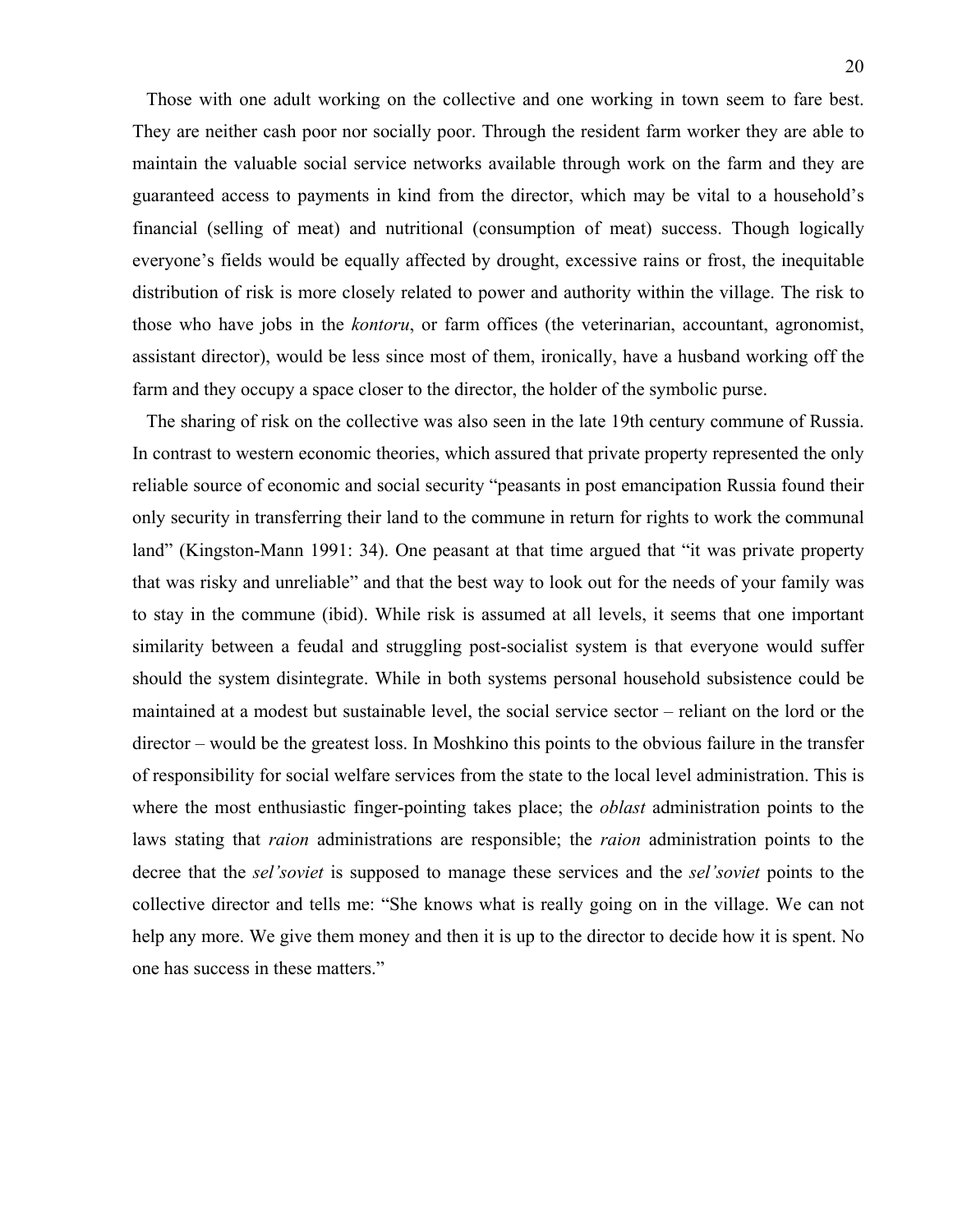#### **Conclusions**

In a situation where the state infrastructure will not support rural economic growth one outcome is that a select few continue to manage/control things on the ground while the many, the peasants, dig in their heels and focus on their household needs. It is not a time of expansion, but one of retraction. It ought to be stressed that this is not an industrial endeavor, this is mid-level agriculture. Individuals are not moving into the network of the market economy. Instead there is an isolation of the Russian peasant. An active informal (shadow) economy was a standard byproduct of communism and central planning. The result was a large web of critical informal ties moving goods throughout the country. Formal economic ties have pushed most of these networks aside replacing, or at least altering them, with transactions more reliant on a cash exchange. Though the peasants assert that they could exist without Ekaterina and the peasant farm – they are above all resistant to admit a complete dependence – they also display an obvious reliance on their ties to her. In light of the struggles the collective is experiencing, this adds to the pressures felt by the individual, a burden that used to be, even symbolically, shouldered by the group.

 If the road to a fully functioning free market must include this separation, or individuation, of laborers, then they are well on their way in Moshkino. This individuation of labor bares a resemblance to the vertical structure of the feudal model but is quite distinct from the commune/ *mir* system in Russia's past. Perhaps, as some have said, most Russian villages are doomed for extinction. Moshkino and the dozen small, isolated surrounding villages might find themselves turned into summer vacation areas. Already the summer population swells with *dachniki* who come in from town to work in gardens and enjoy the village's natural environment, indulging in the 'cult of *svyezhi*' (fresh products) as I call it. The isolation felt, and heard, in Moshkino might be a settling in for the fall, an enfolding or enclosing. This narrowing of their focus, the inverse of what one would expect as markets supposedly expand and the global economy sweeps in, is marked in Moshkino by a greater individual, household self-reliance, and fewer extended community ties than are seen elsewhere in Russia. It might be suggested that the situation in Moshkino is the result of low population density and poor agriculture in general, two characteristics leading to the downward spiral of the farm, and the village (Miller 2001).

 Extending the image of feudalism to the current situation in Moshkino displays a heavy dependence on what history has taught us about both feudal society and pre-Soviet Russia. I recall Raymond Firth who wrote in 1951: "What I have said about the peasant society studied by the anthropologist is very much what the historian has described in other language for the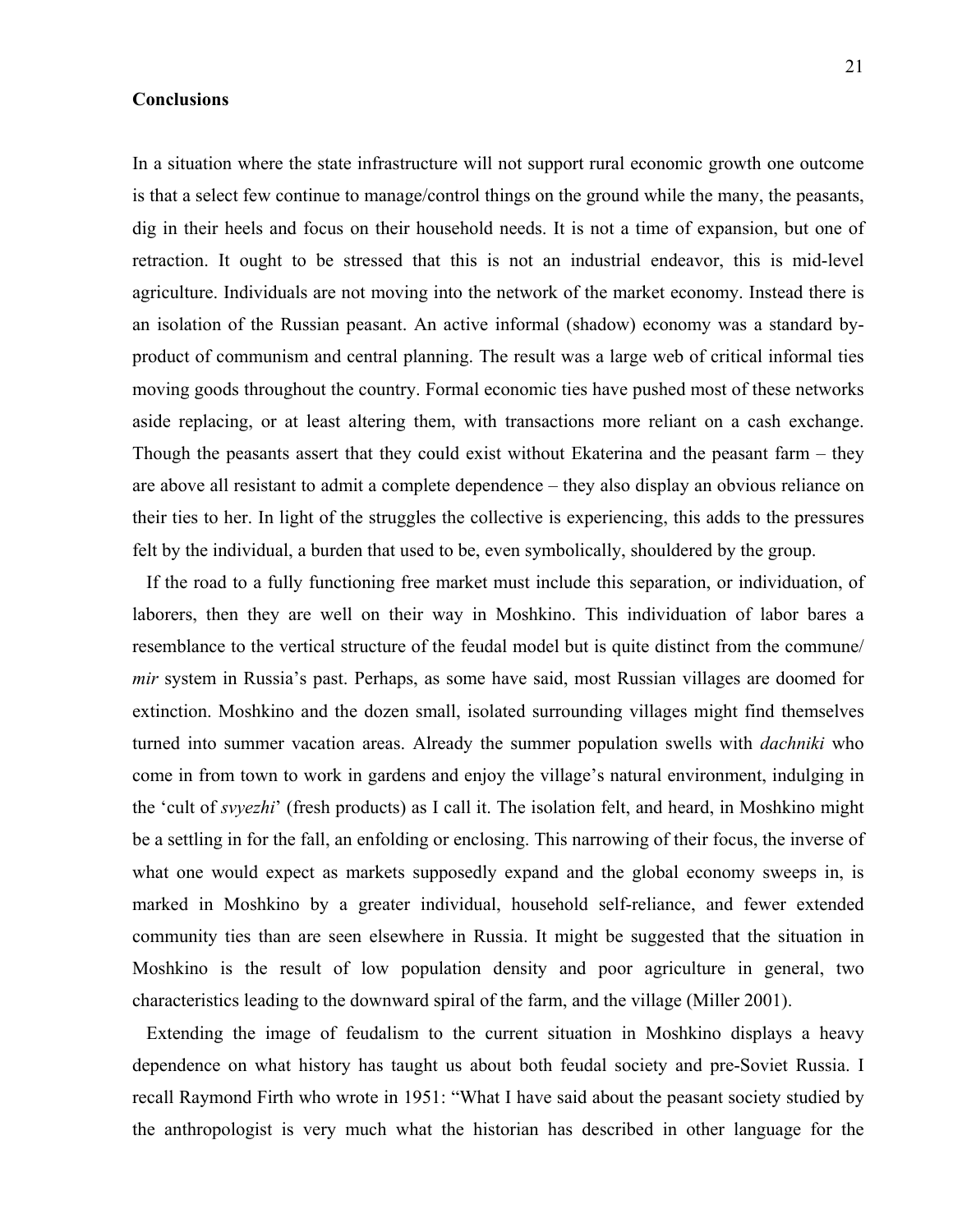economic life of the Middle Ages" (1951: 137). This is obviously not a medieval feudal system, but there are shades of feudalism that are important.

 Is it feudalism? Is it quasi-feudalism? A parafeudal system, closely resembling but not quite, unless we allow our concept of feudalism to expand or constrict as needed. Is it the "microfeudalism" said to be emerging in parts of China with "the local neo-gentry providing protection and supervision of production practices, while guaranteeing the delivery of product and revenues to the state" (Muldavin 1998: 118)? Is it the parcelisation of sovereignty, as Verdery suggested, and is it seen in Vietnam through "socio-economic differentiation and local despotisms" (Watts 1998: 182)? Do we see more of a para-feudalism in Bulgaria which is said to have retained more of its feudal tradition in the form of a system of patronage administered by "the regional barons of the party" (Glenny 1993: 169)? The Russian government itself claimed it wanted to replace the "semi-feudal *kolkhozes* and *sovkhozes*" with family farms but early reform efforts have obviously failed to do so (Nickolsky 1998: 204).

 Some contend that considering the current situation in the villages as feudal "restricts the analysis of interests and resources" (Lindner 2002) but I disagree. I find that beginning from the contemporary economic and political conditions in the village one comes naturally to a comparative axis where post-socialist conditions in rural Russia and feudalism meet. The two do not stay joined for long, nor do they take on a parallel existence, but there is some influence as they pass, one atop the other. The comparison is natural, but need not be binding. In the end, I suggest that this is a new kind of feudalism, a post-socialist mixed feudal economy done in the manner Russia does many things, its own way.

Whatever we call it, it is still developing and transforming. Prospects seem to arise then quickly abate and the peasants turn their activities toward preserving their property and ensuring household economic stability. At this point we can only describe the processes that are "combinations of ideas, material circumstances, and interactional potentials" seen in the village (Barth 1993: 4). If the "magic of property" (Kingston-Mann 1991: 23) was intended to obliterate any residues of feudalism in rural Russia – implanting instead the virtues of private ownership and the intended swell of economic productivity – it has yet to happen.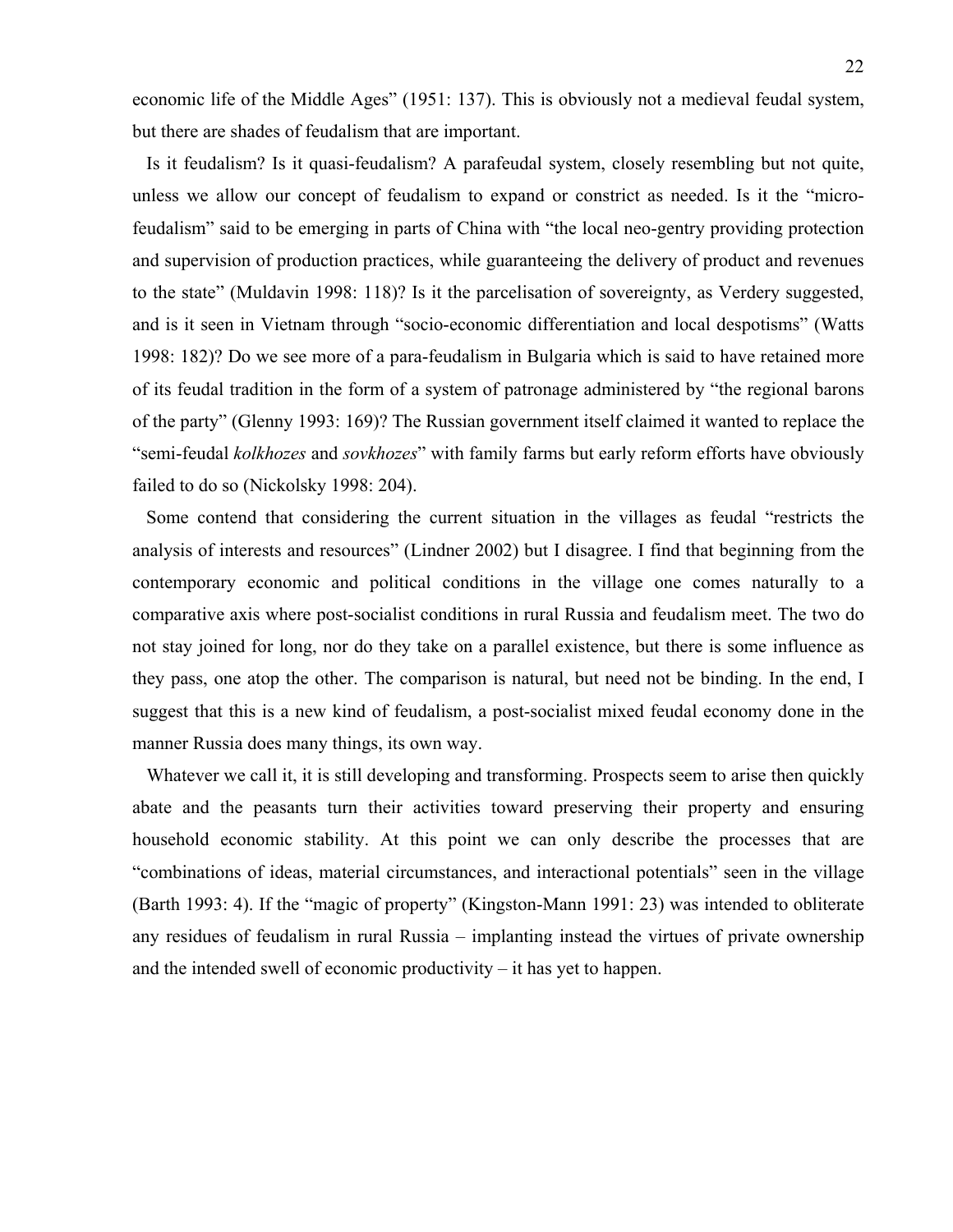### **References**

Barth, Fredrik. 1981. *Process and Form in Social Life*. London: Routledge and Kegan Paul.

– 1993. *Balinese Worlds*. Chicago: University of Chicago Press.

Bernstam, Michael S., and Alvin Rabushka. 2000. *From Predation to Prosperity: Breaking up enterprise network socialism in Russia.* Stanford, California: Hoover Institution, Public Policy Inquiry. http://www.russiaeconomy.org/predation/html/preface.html

Bloch, Marc. 1961. *Feudal Society*. (Vol. 1). Chicago: The University of Chicago Press.

Blum, Jerome. 1961. *Lord and Peasant in Russia*. Princeton: Princeton University Press.

Brooks, Christopher W. 2002. Contemporary Views of 'Feudal' Social and Political Relationships in Sixteenth and Early Seventeenth Century England. In: N. Fryde, P. Monnet, O. G. Oexle (eds.). *Die Gegenwart des Feudalismus* (The Presence of Feudalism). Göttingen: Vandenhoeck and Ruprecht, pp. 109-136.

Clarke, Simon. 1992. The Quagmire of Privatisation. In: *New Left Review* 196: 7.

Douglas, Mary. 1999. *Implicit Meanings*. London: Routledge.

*The Economist*, 12 July 1997.

Eidson, John. 2001. *Collectivization, Privatization, Dispossession: Changing Property Relations in an East German Village, 1945-2000*. Working Paper No. 27. Halle/Saale: Max Planck Institute for Social Anthropology.

Frye, Northrope. 1957. *Anatomy of Criticism*. Princeton: Princeton University Press.

Firth, Raymond. 1951*. Elements of Social Organization*. London: Watts.

Glenny, Misha. 1993. *The Rebirth of History*. Harmondsworth: Penguin Books.

Goody, Jack. 1971. *Technology, Tradition, and the State in Africa*. London: Oxford University Press.

Humphrey, Caroline. 1998. *Marx Went Away – but Karl Stayed Behind*. Ann Arbor: University of Michigan Press.

– 2002. *The Unmaking of Soviet Life*. Ithaca: Cornell University Press.

Ioffe, Grigory, and Tatyana Nefedova. 1997. *Continuity and Change in Rural Russia: A Geographical Perspective*. Boulder: Westview Press.

Kingston-Mann, Esther. 1983. *Lenin and the Problem of Marxist Peasant Revolution*. New York: Oxford University Press.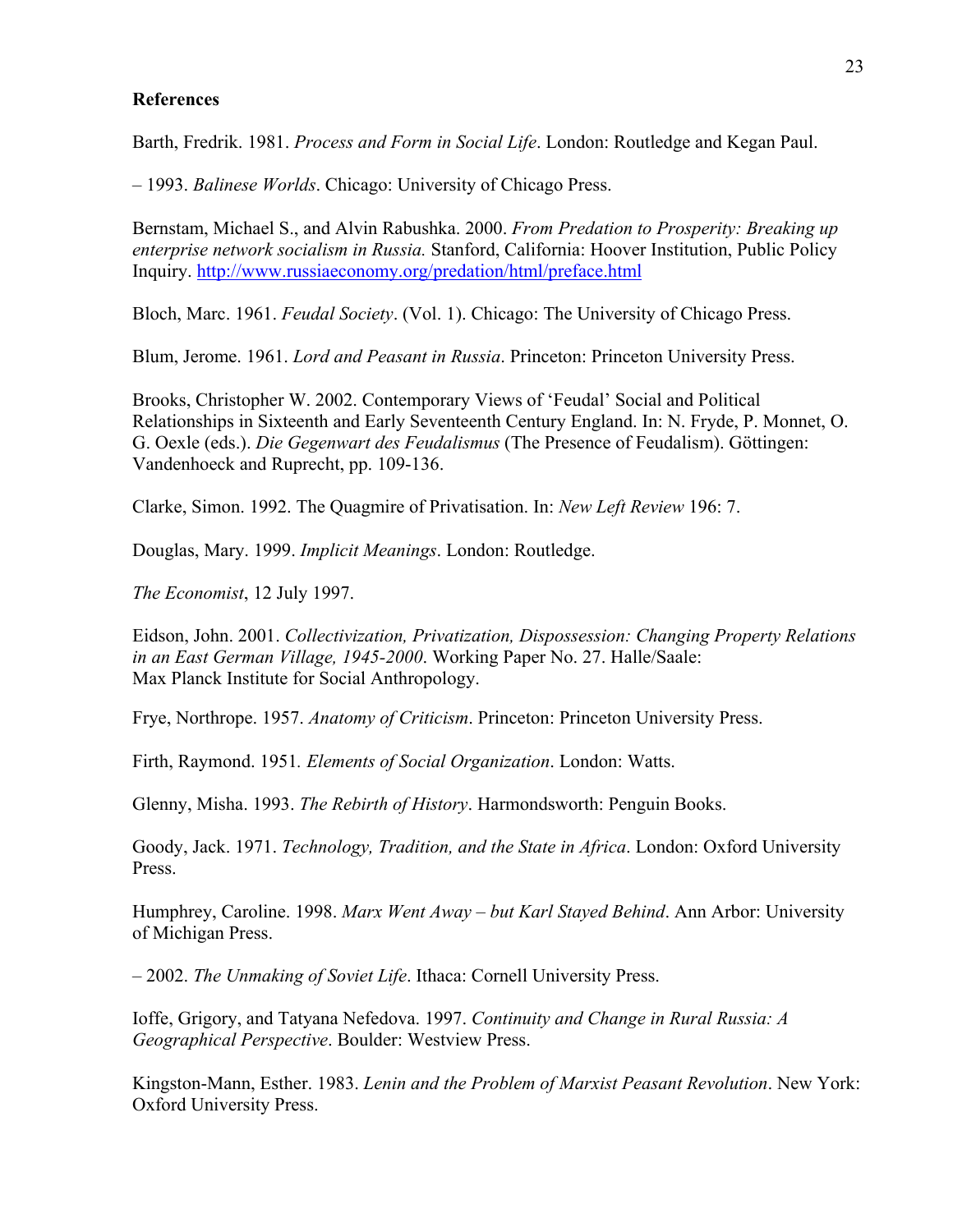– 1991. Peasant Communes and Economic Innovation: A Preliminary Inquiry. In: E. Kingston-Mann, T. Mixter (eds.). *Peasant Economy, Culture, and Politics of European Russia*. Princeton: Princeton University Press, pp. 23-51.

Kula, Witold. 1976. *An Economic Theory of the Feudal System*. (Translated by Lawrence Garner). London: NLB.

Lindner, Peter. 2002. *Private Property – Public Space: The restructuring of Russian Collective Farms as a Project of Everyday Life*. Poster presented at the IAMO Conference September 2002. Halle/Saale, Germany.

McFarlane, K.B. 1981. *England in the Fifteenth Century: Collected Essays*. London: Hambledon Press.

Maitland, F.W. 1897. *The Domesday Book and Beyond: Three Essays in the Early History of England*. Boston: Little Brown and Company.

Miller, Liesl L. Gambold. 2000. What the Peasants Think: The Effects of Agriculture Restructuring in a Russian Village. In: *The Anthropology of East Europe Review* Vol. 18, No. 1: 15-20.

– 2001. *Potatoes for Petrol: The Effects of Agricultural Reform in a Russian Village.* Unpublished dissertation.

– 2002. Communal Coherence and Barriers to Reform. In: D. J. O'Brien, S. Wegren (eds.). *Rural Reform in Post-Soviet Russia*. Washington, D.C. and Baltimore: Woodrow Wilson Center Press and John Hopkins University Press, pp. 221-242.

Muldavin, Joshua. 1998. *Privatizing the land: rural political economy in post-communist societies.* London: Routledge.

Nickolsky, Sergei. 1998. The treadmill of socialist reforms and the failures of post-Communist 'revolutions' in Russian agriculture. In: Iván Szelényi (ed.). *Privatizing the Land*. London: Routledge, pp. 191-213.

Nikulin, Alexander. 2002. Kuban Kolkhoz between Holding and Hacienda: Paradoxes of a Post-Soviet Modernisation. (In Russian). In: T. Shanin (ed.). *Reflexivnoe Krestianovedenie*. Moscow: MVSS EN, pp. 343-386.

O'Brien, David J. 1998. *Services and Quality of Life in Rural Villages in the Former Soviet Union*. Lanham: University Press of America.

Ries, Nancy. 1997. *Russian Talk*. Ithaca: Cornell University Press.

Turner, Victor. 1969. *The Ritual Process*. Chicago: Aldine Publishing Company.

Verdery, Katherine. 1996. *What Was Socialism, and What Comes Next?* Princeton: Princeton University Press.